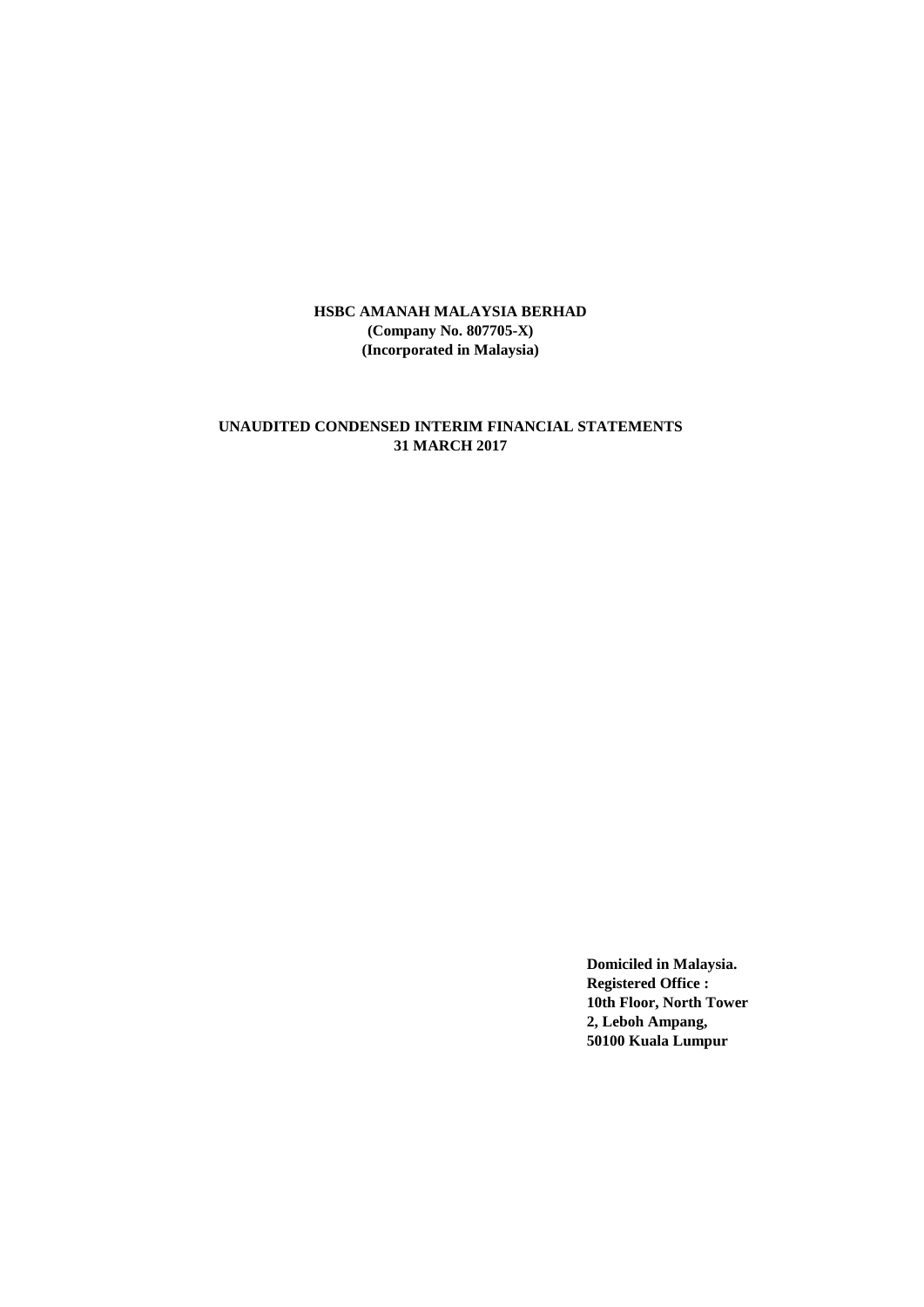## **UNAUDITED CONDENSED STATEMENT OF FINANCIAL POSITION AT 31 MARCH 2017**

|                                                | <b>Note</b> | 31 Mar 2017<br><b>RM'000</b> | 31 Dec 2016<br><b>RM'000</b> |
|------------------------------------------------|-------------|------------------------------|------------------------------|
| <b>Assets</b>                                  |             |                              |                              |
| Cash and short-term funds                      | 10          | 1,636,603                    | 2,359,591                    |
| Financial assets held-for-trading              | 11          | 492                          | 488                          |
| Financial investments available-for-sale       | 12          | 1,749,234                    | 1,368,574                    |
| Financing and advances                         | 13          | 12,673,110                   | 11,743,263                   |
| Derivative financial assets                    | 15          | 332,120                      | 395,748                      |
| Other assets                                   | 16          | 32,796                       | 80,041                       |
| Statutory deposits with Bank Negara Malaysia   | 17          | 342,462                      | 325,462                      |
| Equipment                                      |             | 6,265                        | 7,237                        |
| Deferred tax assets                            |             | 9,026                        | 10,395                       |
| Tax recoverable                                |             | 10,506                       | 10,285                       |
| <b>Total assets</b>                            |             | 16,792,614                   | 16,301,084                   |
| <b>Liabilities</b>                             |             |                              |                              |
| Deposits from customers                        | 18          | 8,905,883                    | 8,726,543                    |
| Deposits and placements from banks             |             |                              |                              |
| and other financial institutions               | 19          | 2,443,660                    | 1,951,602                    |
| Bills and acceptances payable                  |             | 22,022                       | 23,632                       |
| Derivative financial liabilities               | 15          | 383,054                      | 490,755                      |
| Other liabilities                              | 20          | 1,105,536                    | 1,185,135                    |
| Multi-Currency Sukuk Programme                 | 21          | 1,755,017                    | 1,756,001                    |
| Subordinated Commodity Murabahah Financing     | 22          | 637,189                      | 646,265                      |
| <b>Total liabilities</b>                       |             | 15,252,361                   | 14,779,933                   |
| <b>Equity</b>                                  |             |                              |                              |
| Share capital                                  |             | 660,000                      | 50,000                       |
| Reserves                                       |             | 880,253                      | 1,471,151                    |
| Total equity attributable to owner of the Bank |             | 1,540,253                    | 1,521,151                    |
| <b>Total liabilities and equity</b>            |             | 16,792,614                   | 16,301,084                   |
| Restricted investment accounts <sup>[1]</sup>  |             | 2,850,671                    | 2,230,065                    |
| Total Islamic Banking asset <sup>[1]</sup>     |             |                              |                              |
|                                                |             | 19,643,285                   | 18,531,149                   |
| <b>Commitments and Contingencies</b>           | 29          | 21,910,652                   | 22,149,853                   |

[1] The disclosure is in accordance with the requirements of Bank Negara Malaysia's Guideline on Financial Reporting for Islamic Banking Institutions dated 5 February 2016.

*The unaudited condensed interim financial statements should be read in conjunction with the audited financial statements of the Bank for the financial year ended 31 December 2016 and the accompanying explanatory notes on pages 6 to 32 attached to the unaudited condensed interim financial statements.*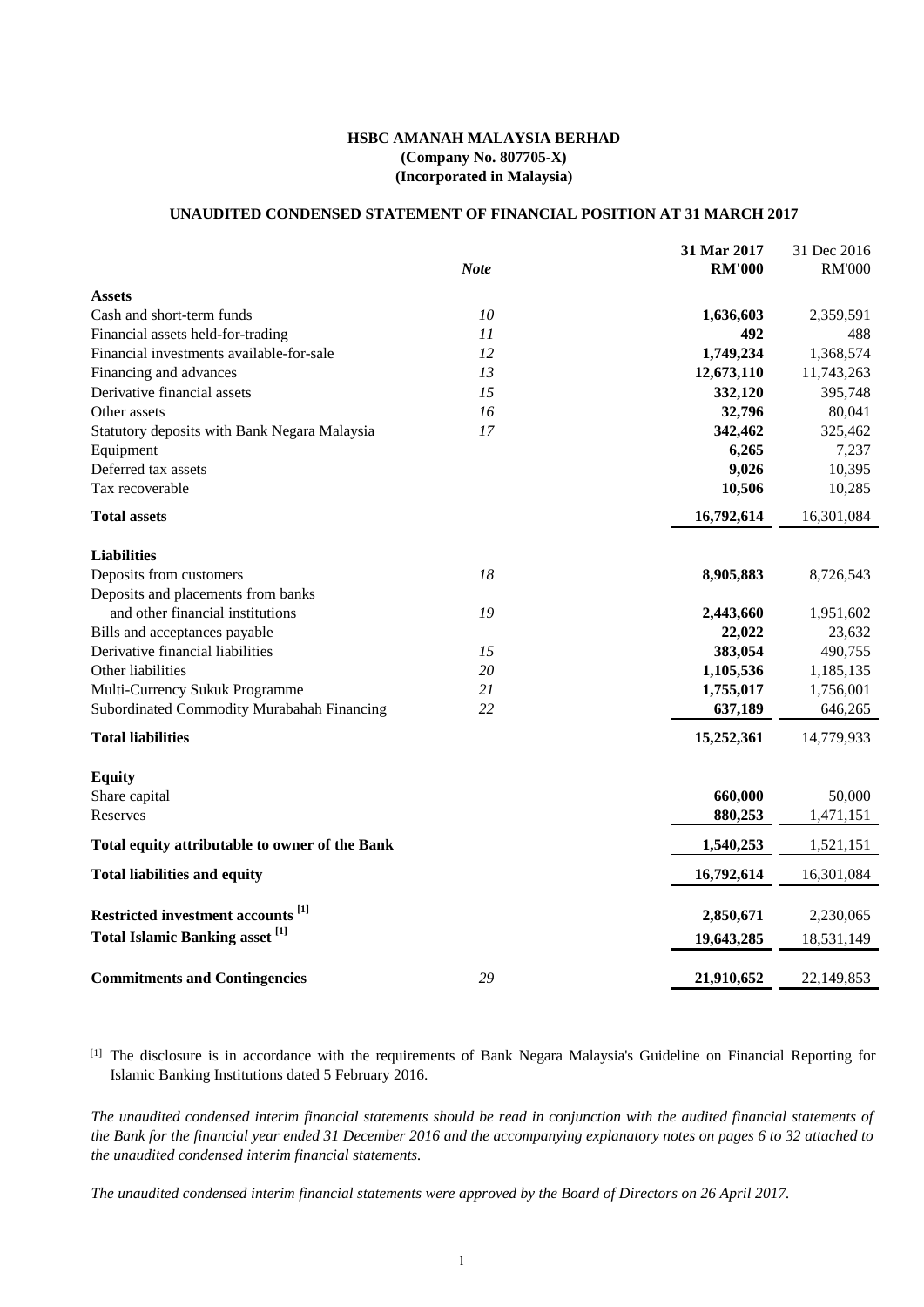## **COMPREHENSIVE INCOME FOR THE FINANCIAL PERIOD ENDED 31 MARCH 2017 UNAUDITED CONDENSED STATEMENT OF PROFIT OR LOSS AND OTHER**

|                                                                                                                                             | <b>Note</b> | 31 Mar 2017<br><b>RM'000</b> | 31 Mar 2016<br><b>RM'000</b> |
|---------------------------------------------------------------------------------------------------------------------------------------------|-------------|------------------------------|------------------------------|
| Income derived from investment of                                                                                                           |             |                              |                              |
| depositors' funds and others                                                                                                                | 23          | 165,466                      | 178,450                      |
| Income derived from investment of                                                                                                           |             |                              |                              |
| shareholder's funds                                                                                                                         | 24          | 34,580                       | 44,125                       |
| Impairment losses on financing                                                                                                              | 25          | (39, 140)                    | (47, 888)                    |
| Total distributable income                                                                                                                  |             | 160,906                      | 174,687                      |
| Income attributable to depositors                                                                                                           | 26          | (77, 722)                    | (96,600)                     |
| Total net income                                                                                                                            |             | 83,184                       | 78,087                       |
| Operating expenses                                                                                                                          | 27          | (60, 300)                    | (62,909)                     |
| Profit before tax                                                                                                                           |             | 22,884                       | 15,178                       |
| Tax expense                                                                                                                                 |             | (5,258)                      | (2,090)                      |
| Profit for the financial period                                                                                                             |             | 17,626                       | 13,088                       |
| Other comprehensive income/(expense)<br>Items that will subsequently be reclassified to<br>profit or loss when specific conditions are met: |             |                              |                              |
| Own credit reserves:                                                                                                                        |             |                              |                              |
| Change in fair value                                                                                                                        |             | 246                          |                              |
| Income tax effect                                                                                                                           |             | (59)                         |                              |
| Available-for-sale reserve:                                                                                                                 |             |                              |                              |
| Change in fair value                                                                                                                        |             | 1,695                        | 3,931                        |
| Amount transferred to profit or loss                                                                                                        |             |                              | (3,055)                      |
| Income tax effect                                                                                                                           |             | (407)                        | (210)                        |
| Other comprehensive income for                                                                                                              |             |                              |                              |
| the financial period, net of tax                                                                                                            |             | 1,475                        | 666                          |
| Total comprehensive income for the financial period                                                                                         |             | 19,101                       | 13,754                       |
| Profit attributable to the owner of the Bank                                                                                                |             | 17,626                       | 13,088                       |
| Total comprehensive income attributable to the                                                                                              |             |                              |                              |
| owner of the Bank                                                                                                                           |             | 19,101                       | 13,754                       |
| Basic earnings per RM0.50 ordinary share                                                                                                    |             | 17.6 sen                     | $13.1$ sen                   |

*The unaudited condensed interim financial statements should be read in conjunction with the audited financial statements of the Bank for the financial year ended 31 December 2016 and the accompanying explanatory notes on pages 6 to 32 attached to the unaudited condensed interim financial statements.*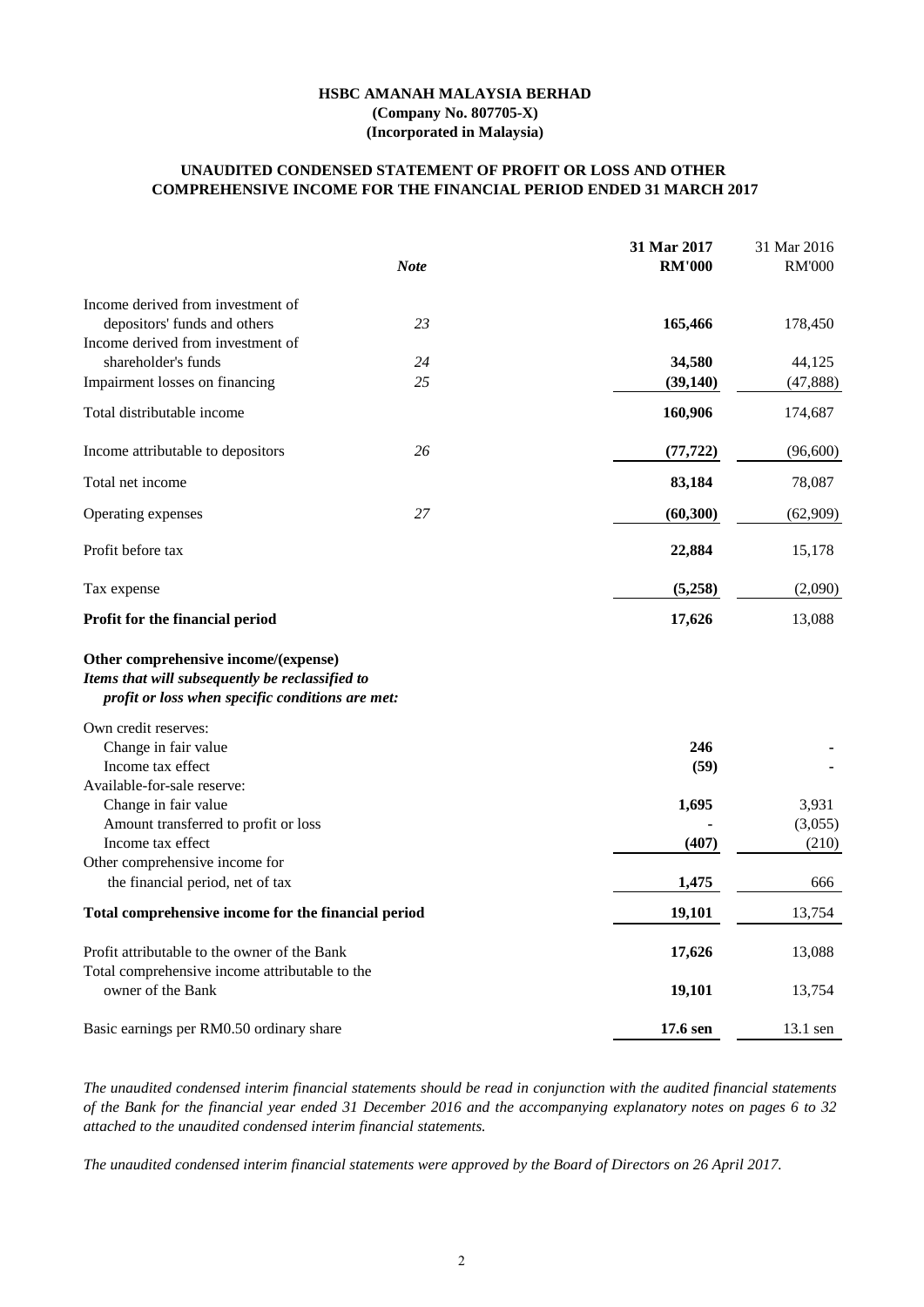#### **UNAUDITED CONDENSED STATEMENT OF CHANGES IN EQUITY FOR THE FINANCIAL PERIOD ENDED 31 MARCH 2017**

|                                                        |               |               |                  | Non-distributable |                        |               |               | Distributable |               |
|--------------------------------------------------------|---------------|---------------|------------------|-------------------|------------------------|---------------|---------------|---------------|---------------|
|                                                        |               |               |                  | Available-        | Own                    | Capital       |               |               |               |
|                                                        | <b>Share</b>  | <b>Share</b>  | <b>Statutory</b> | for-sale          | Credit                 | contribution  | Regulatory    | Retained      | Total         |
|                                                        | capital       | premium       | reserve          | reserve           | Reserve <sup>[1]</sup> | reserve       | reserve       | profits       |               |
|                                                        | <b>RM'000</b> | <b>RM'000</b> | <b>RM'000</b>    | <b>RM'000</b>     | <b>RM'000</b>          | <b>RM'000</b> | <b>RM'000</b> | <b>RM'000</b> | <b>RM'000</b> |
| 2017                                                   |               |               |                  |                   |                        |               |               |               |               |
| Balance at 1 January                                   | 50,000        | 610,000       | 50,000           | (6, 547)          |                        | 403           | 34,000        | 783,295       | 1,521,151     |
| Total comprehensive income for the financial period    |               |               |                  |                   |                        |               |               |               |               |
| Profit for the financial period                        |               |               |                  | $\blacksquare$    |                        |               |               | 17,626        | 17,626        |
| Other comprehensive income, net of tax                 |               |               |                  |                   |                        |               |               |               |               |
| Available-for-sale reserve:                            |               |               |                  |                   |                        |               |               |               |               |
| Net change in fair value                               |               |               |                  | 1,288             | 187                    |               |               |               | 1,475         |
| Total other comprehensive income                       |               |               |                  | 1,288             | 187                    |               |               |               | 1,475         |
| Total comprehensive income for the financial period    |               |               | $\sim$           | 1,288             | 187                    |               |               | 17,626        | 19,101        |
| Transfer relating to Companies Act 2016 <sup>[1]</sup> | 610,000       | (610,000)     |                  |                   |                        |               |               |               |               |
| Transactions with the owner, recorded directly         |               |               |                  |                   |                        |               |               |               |               |
| in equity                                              |               |               |                  |                   |                        |               |               |               |               |
| Share based payment transactions                       |               |               |                  | ٠                 |                        |               |               |               |               |
| Balance at 31 March                                    | 660,000       |               | 50,000           | (5,259)           | 187                    | 404           | 34,000        | 800,921       | 1,540,253     |

<sup>[1]</sup> With effect from 1 January 2017, the Group has early applied the requirements for the presentation of gains and losses on financial liabilities designated at fair value through profit or loss in paragraph 5.7.1(c), 5.7.7-5.7.9, 7.2.14 and B5.7.5-B5.7.20 of MFRS 9 Financial Instruments, without applying the other requirements of MFRS 9. The early adoption is applied prospectively.

*The unaudited condensed interim financial statements should be read in conjunction with the audited financial statements of the Bank for the financial year ended 31 December 2016 and the accompanying explanatory notes on pages 6 to 32 attached to the unaudited condensed interim financial statements.*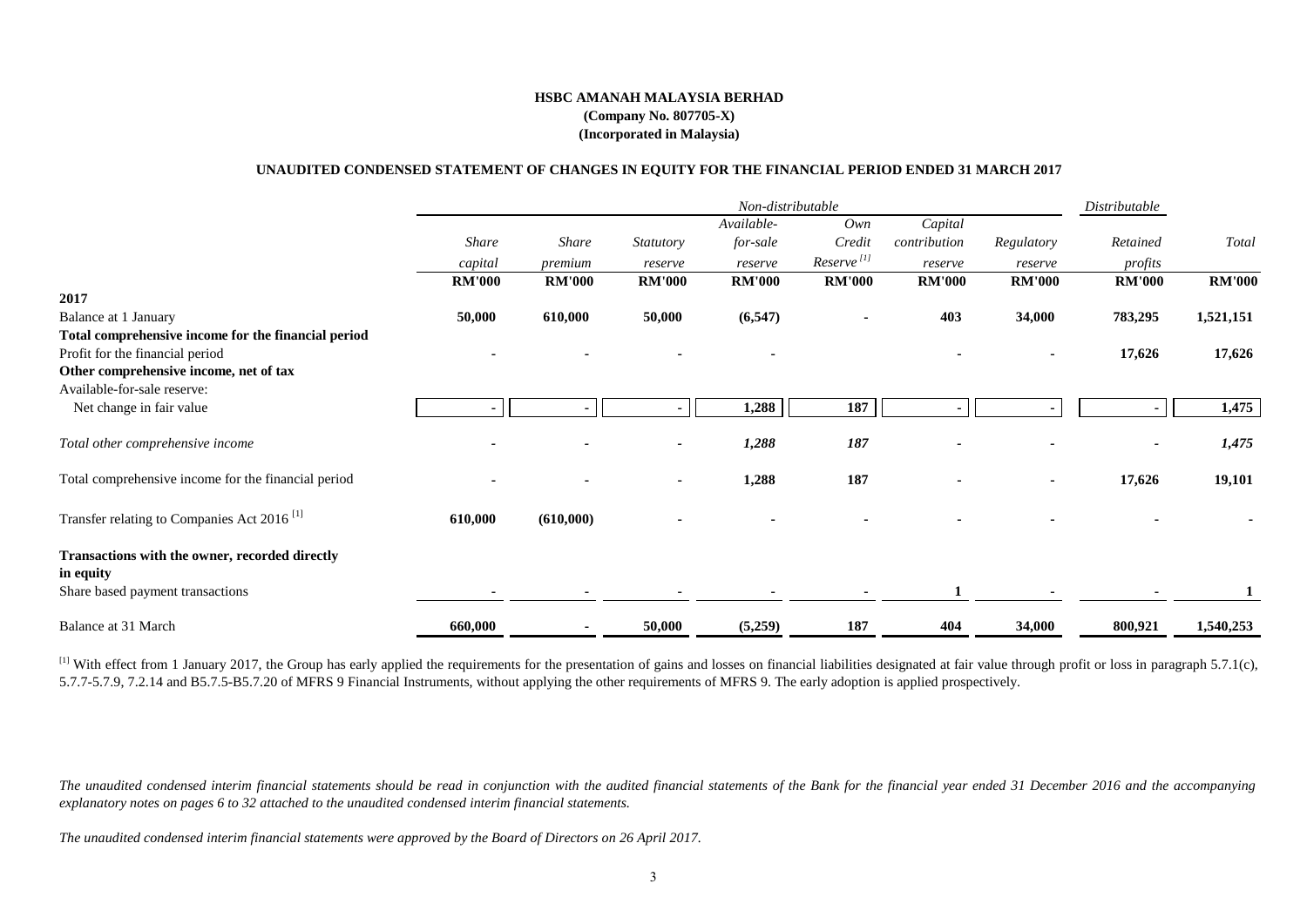#### **UNAUDITED CONDENSED STATEMENT OF CHANGES IN EQUITY FOR THE FINANCIAL PERIOD ENDED 31 MARCH 2017 (Cont'd)**

|                                                             |               |                          |                          | Non-distributable        |               |                          | Distributable |               |
|-------------------------------------------------------------|---------------|--------------------------|--------------------------|--------------------------|---------------|--------------------------|---------------|---------------|
|                                                             |               |                          |                          | Available-               | Capital       |                          |               |               |
|                                                             | Share         | <b>Share</b>             | Statutory                | for-sale                 | contribution  | Regulatory               | Retained      | Total         |
|                                                             | capital       | premium                  | reserve                  | reserve                  | reserve       | reserve                  | profits       |               |
|                                                             | <b>RM'000</b> | <b>RM'000</b>            | <b>RM'000</b>            | <b>RM'000</b>            | <b>RM'000</b> | <b>RM'000</b>            | <b>RM'000</b> | <b>RM'000</b> |
| 2016                                                        |               |                          |                          |                          |               |                          |               |               |
| Balance at 1 January                                        | 50,000        | 610,000                  | 50,000                   | 4,946                    | 1,058         | 34,000                   | 701,902       | 1,451,906     |
| Total comprehensive income for the financial period         |               |                          |                          |                          |               |                          |               |               |
| Profit for the financial period                             |               |                          |                          |                          |               |                          | 13,088        | 13,088        |
| Other comprehensive income, net of tax                      |               |                          |                          |                          |               |                          |               |               |
| Available-for-sale reserve:                                 |               |                          |                          |                          |               |                          |               |               |
| Net change in fair value                                    |               | $\overline{\phantom{a}}$ |                          | 2,988                    |               |                          |               | 2,988         |
| Net amount transferred to profit or loss                    |               | $\overline{\phantom{a}}$ |                          | (2,322)                  |               |                          |               | (2,322)       |
| Total other comprehensive income                            |               |                          |                          | 666                      |               |                          |               | 666           |
| Total comprehensive income for the financial period         |               |                          | $\overline{\phantom{0}}$ | 666                      |               | $\overline{\phantom{a}}$ | 13,088        | 13,754        |
| Transactions with the owner, recorded directly<br>in equity |               |                          |                          |                          |               |                          |               |               |
| Share based payment transactions                            |               |                          |                          | $\overline{\phantom{a}}$ | (615)         |                          |               | (615)         |
| Balance at 31 March                                         | 50,000        | 610,000                  | 50,000                   | 5,612                    | 443           | 34,000                   | 714,990       | 1,465,045     |

*The unaudited condensed interim financial statements should be read in conjunction with the audited financial statements of the Bank for the financial year ended 31 December 2016 and the accompanying explanatory notes on pages 6 to 32 attached to the unaudited condensed interim financial statements.*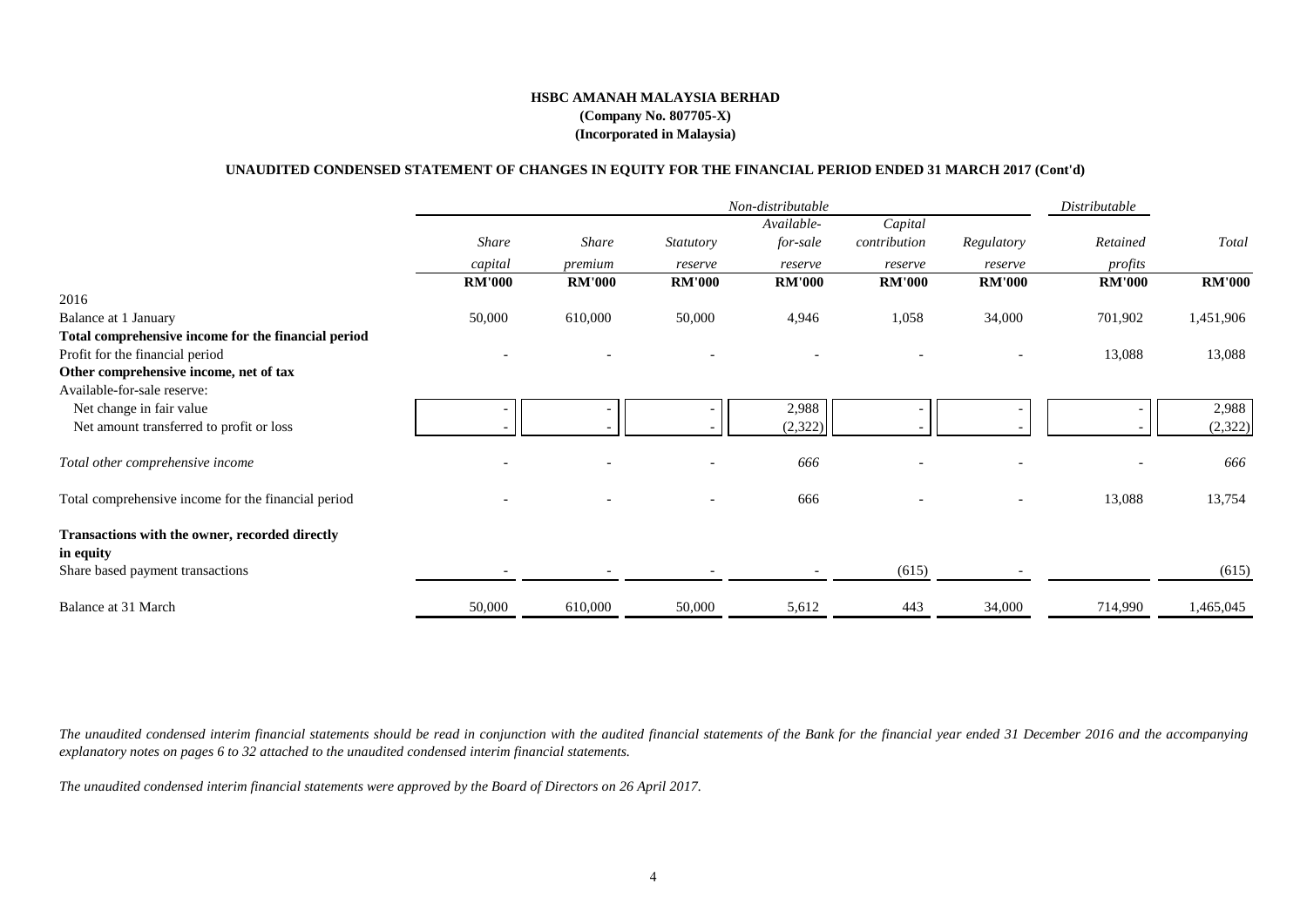## **FOR THE FINANCIAL PERIOD ENDED 31 MARCH 2017 UNAUDITED CONDENSED CASH FLOW STATEMENT**

| <b>RM'000</b><br>22,884 | <b>RM'000</b><br>15,178                          |
|-------------------------|--------------------------------------------------|
|                         |                                                  |
|                         |                                                  |
| 39,174                  | 52,114                                           |
| 62,058                  | 67,292                                           |
|                         |                                                  |
| (883,742)               | 368,169                                          |
| 511,167                 | (2,503,168)                                      |
| (4,576)                 | (5, 384)                                         |
| (315,093)               | (2,073,091)                                      |
| (379, 198)              | 304,405                                          |
| (28, 697)               | (29,200)                                         |
| (407, 895)              | 275,205                                          |
|                         | (1,797,886)                                      |
|                         | 4,750,390                                        |
|                         | 2,952,504                                        |
|                         | 2,952,504                                        |
|                         | (722,988)<br>2,359,591<br>1,636,603<br>1,636,603 |

*The unaudited condensed interim financial statements should be read in conjunction with the audited financial statements of the Bank for the financial year ended 31 December 2016 and the accompanying explanatory notes on pages 6 to 32 attached to the unaudited condensed interim financial statements.*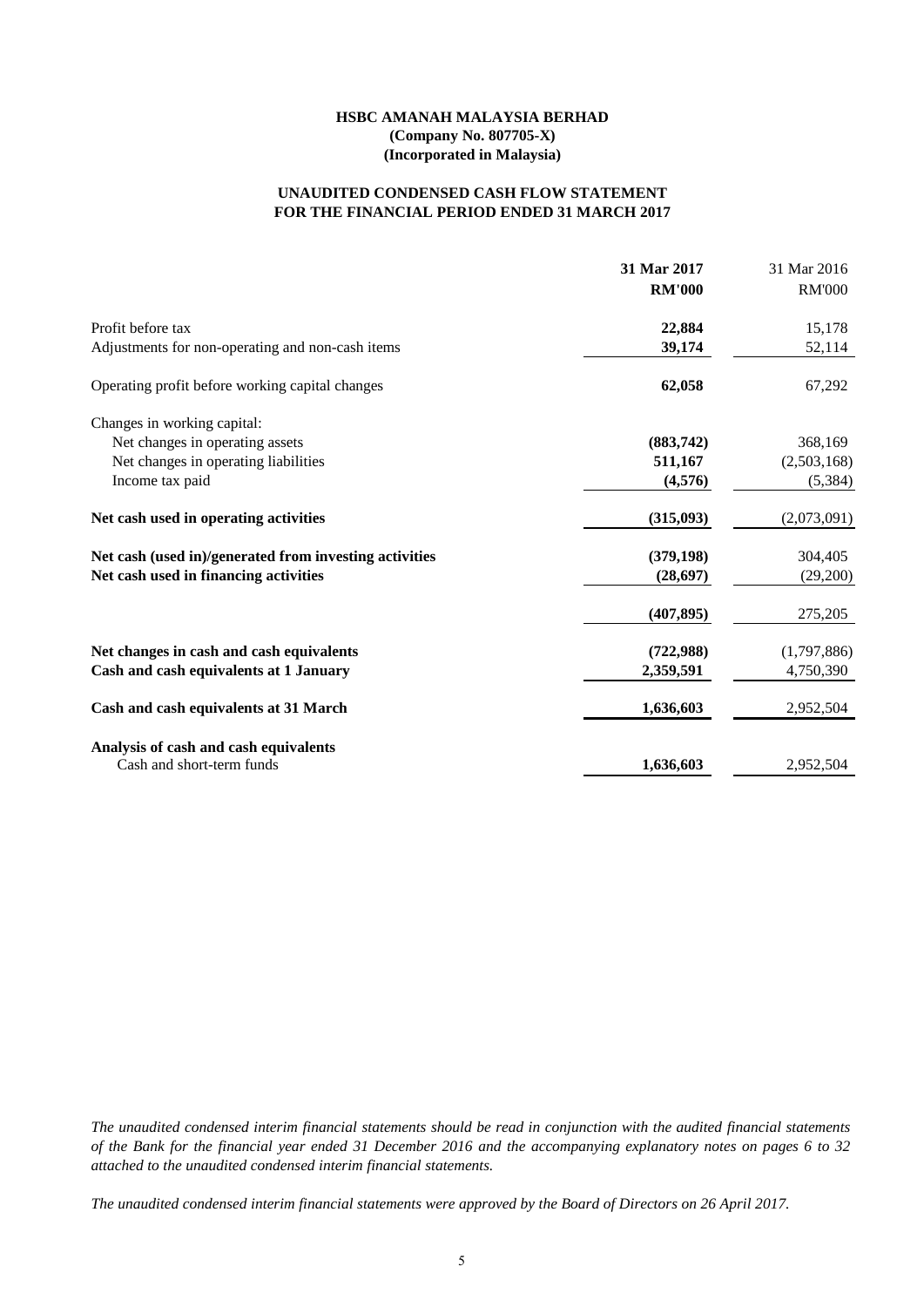### **NOTES TO THE FINANCIAL STATEMENTS**

#### **1 General Information**

HSBC Amanah Malaysia Berhad (the Bank) is a licensed Islamic Bank under the Islamic Financial Services Act, 2013. The principal activities of the Bank are Islamic banking and related financial services.

There were no significant changes in these activities during the financial period.

The Bank is a public limited liability company, incorporated and domiciled in Malaysia. The registered office of the Bank is located at 10th floor, North Tower, 2, Leboh Ampang, 50100 Kuala Lumpur.

The immediate parent bank and ultimate holding company during the financial period are HSBC Bank Malaysia Berhad (HBMY) and HSBC Holdings Plc, respectively.

The financial statements were approved and authorised for issue by the Board of Directors on 26 April 2017.

### **2 Basis of Preparation**

The unaudited condensed interim financial statements for the financial period ended 31 March 2017 have been prepared under the historical cost convention except for the following assets and liabilities which are stated at fair values: financial instruments held-for-trading, financial investments available-for-sale, derivative financial instruments and financial instruments fair valued through profit and loss.

The unaudited condensed interim financial statements for the financial period ended 31 March 2017 have been prepared in accordance with the requirements of Malaysian Financial Reporting Standards (MFRS) 134: Interim Financial Reporting issued by the Malaysian Accounting Standards Board (MASB) and Bank Negara Malaysia (BNM) requirements on Shariah related disclosures.

The unaudited condensed interim financial statements do not include all of the information required for full annual financial statements, and should be read in conjunction with the audited financial statements of the Bank for the financial year ended 31 December 2016. The explanatory notes attached in the unaudited condensed interim financial statements provide an explanation of events and transactions that are significant for an understanding of the changes in the financial position and performance of the Bank since the financial year ended 31 December 2016.

All significant accounting policies and methods of computation applied in the unaudited condensed interim financial statements are consistent with those adopted in the most recent audited annual financial statements for the year ended 31 December 2016.

## (i) Standards and amendments to published standards that are effective and applicable to the Bank

The new accounting standards and amendments to published accounts that are effective and applicable to the Bank for the financial year beginning on 1 January 2017 are as follows:

- Amendments to MFRS 107 'Statement of Cash Flows Disclosure Initiative' (effective from 1 January 2017) introduce an additional disclosure on changes in liabilities arising from financing activities.
- Amendments to MFRS 112 'Income Taxes Recognition of Deferred Tax Assets for Unrealised Losses' clarify the requirements for recognising deferred tax assets on unrealised losses arising from deductible temporary difference on asset carried at fair value.

In addition, in evaluating whether an entity will have sufficient taxable profits in future periods against which deductible temporary differences can be utilised, the amendments require an entity to compare the deductible temporary differences with future taxable profits that excludes tax deductions resulting from the reversal of those temporary differences.

The amendments shall be applied retrospectively.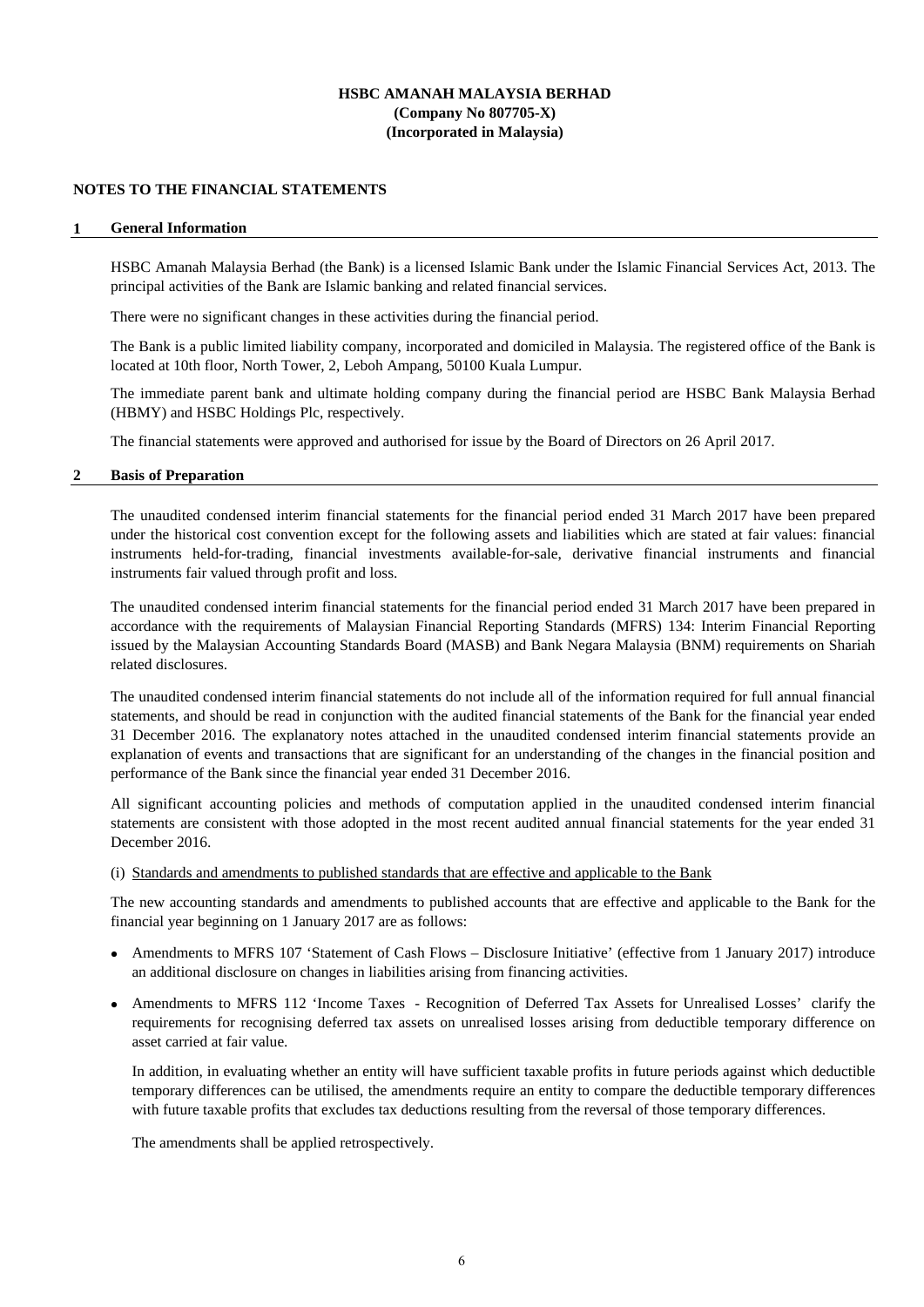## **2 Basis of Preparation (Cont'd)**

(ii) Standards, amendments to published standards and interpretations to existing standards that are applicable to the Bank but not yet effective

The Bank will apply these standards, amendments to published standards from:

- a. Financial year beginning on/after 1 January 2018
- Amendments to MFRS 140 'Classification on 'Change in Use' – Assets transferred to, or from, Investment Properties' clarify that to transfer to, or from investment properties there must be a change in use. A change in use would involve an assessment of whether a property meet, or has ceased to meet, the definition of investment property. The change must be supported by evidence that the change in use has occurred and a change in management's intention in isolation is not sufficient to support a transfer of property.

The amendments also clarify the same principle applies to assets under construction.

• IC Interpretation 22 'Foreign Currency Transactions and Advance Consideration' applies when an entity recognises a non-monetary asset or non-monetary liability arising from the payment or receipt of advance consideration. MFRS 121 requires an entity to use the exchange rate at the 'date of the transaction' to record foreign currency transactions.

IC Interpretation 22 provides guidance how to determine 'the date of transaction' when a single payment/receipt is made, as well as for situations where multiple payments/receipts are made.

The date of transaction is the date when the payment or receipt of advance consideration gives rise to the non-monetary asset or non-monetary liability when the entity is no longer exposed to foreign exchange risk.

If there are multiple payments or receipts in advance, the entity should determine the date of the transaction for each payment or receipt.

An entity has the option to apply IC Interpretation 22 retrospectively or prospectively.

• MFRS 9 'Financial Instruments' will replace MFRS 139 'Financial Instruments: Recognition and Measurement'.

MFRS 9 retains but simplifies the mixed measurement model in MFRS 139 and establishes three primary measurement categories for financial assets: amortised cost, fair value through profit or loss and fair value through OCI. The basis of classification depends on the entity's business model and the cash flow characteristics of the financial asset. Investments in equity instruments are always measured at fair value through profit or loss with an irrevocable option at inception to present changes in fair value in OCI (provided the instrument is not held for trading). A debt instrument is measured at amortised cost only if the entity is holding it to collect contractual cash flows and the cash flows represent principal and profit.

For liabilities, the standard retains most of the MFRS 139 requirements. These include amortised cost accounting for most financial liabilities, with bifurcation of embedded derivatives. The main change is that, in cases where the fair value option is taken for financial liabilities, the part of a fair value change due to an entity's own credit risk is recorded in other comprehensive income rather than the profit or loss, unless this creates an accounting mismatch. With effect from 1 January 2017, the Bank has early applied this requirements for the presentation of gains and losses on financial liabilities designated at fair value through profit or loss without applying the other requirements of MFRS 9. The early adoption is applied prospectively from 2017 and onwards.

MFRS 9 introduces an expected credit loss model on impairment for all financial assets that replaces the incurred loss impairment model used in MFRS 139. The expected credit loss model is forward-looking and eliminates the need for a trigger event to have occurred before credit losses are recognised.

• MFRS 15 'Revenue from contracts with customers' (effective from 1 January 2018) replaces MFRS 118 'Revenue' and MFRS 111 'Construction contracts' and related interpretations. The core principle in MFRS 15 is that an entity recognises revenue to depict the transfer of promised goods or services to the customer in an amount that reflects the consideration to which the entity expects to be entitled in exchange for those goods or services.

Revenue is recognised when a customer obtains control of goods or services, i.e. when the customer has the ability to direct the use of and obtain the benefits from the goods or services.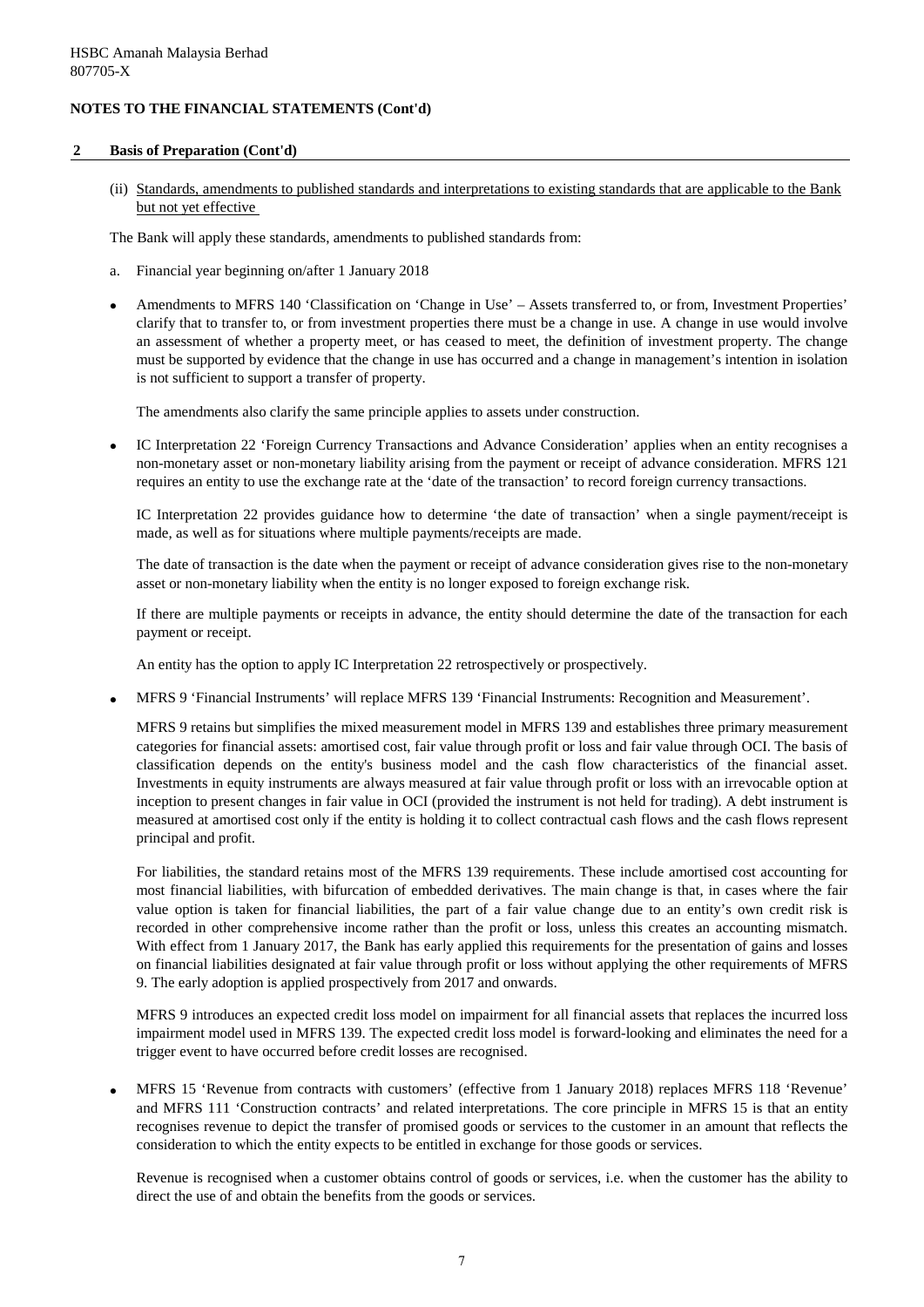## **2 Basis of Preparation (Cont'd)**

- (ii) Standards, amendments to published standards and interpretations to existing standards that are applicable to the Bank but not yet effective (Cont'd)
- a. Financial year beginning on/after 1 January 2018 (Cont'd)

A new five-step process is applied before revenue can be recognised:

- Identify contracts with customers
- Identify the separate performance obligations
- Determine the transaction price of the contract;
- Allocate the transaction price to each of the separate performance obligations; and
- Recognise the revenue as each performance obligation is satisfied.

Key provisions of the new standard are as follows:

- Any bundled goods or services that are distinct must be separately recognised, and any discounts or rebates on the contract price must generally be allocated to the separate elements.
- If the consideration varies (such as for incentives, rebates, performance fees, royalties, success of an outcome etc.), minimum amounts of revenue must be recognised if they are not at significant risk of reversal.
- The point at which revenue is able to be recognised may shift: some revenue which is currently recognised at a point in time at the end of a contract may have to be recognised over the contract term and vice versa.
- There are new specific rules on licenses, warranties, non-refundable upfront fees, and consignment arrangements, to name a few.
- As with any new standard, there are also increased disclosures.
- b. Financial year beginning on/after 1 January 2019
- MFRS 16 'Leases'

MFRS 16 'Leases' supersedes MFRS 117 'Leases' and the related interpretations.

Under MFRS 16, a lease is a contract (or part of a contract) that conveys the right to control the use of an identified asset for a period of time in exchange for consideration.

MFRS 16 eliminates the classification of leases by the lessee as either finance leases (on balance sheet) or operating leases (off balance sheet). MFRS 16 requires a lessee to recognise a "right-of-use" of the underlying asset and a lease liability reflecting future lease payments for most leases.

The right-of-use asset is depreciated in accordance with the principle in MFRS 116 'Property, Plant and Equipment' and the lease liability is accreted over time with profit expense recognised in the income statement.

For lessors, MFRS 16 retains most of the requirements in MFRS 117. Lessors continue to classify all leases as either operating leases or finance leases and account for them differently.

The initial application of the above accounting standards, amendments and interpretation are not expected to have any material financial impacts to the current and prior year's financial statement of the Bank upon its first adoption, except for MFRS 9.

MFRS 9 replaces the guidance in MFRS 139 'Financial Instruments, Recognition and Measurement' on the classification and measurement of financial assets and financial liabilities, and on hedge accounting. The Bank is currently assessing the financial impact that may arise from the adoption of MFRS 9.

The financial statements of the Bank have been prepared on the historical cost basis, except for the following assets and liabilities as explained in their respective accounting policy notes:

- Trading assets and liabilities
- Financial investments
- Derivatives and hedge accounting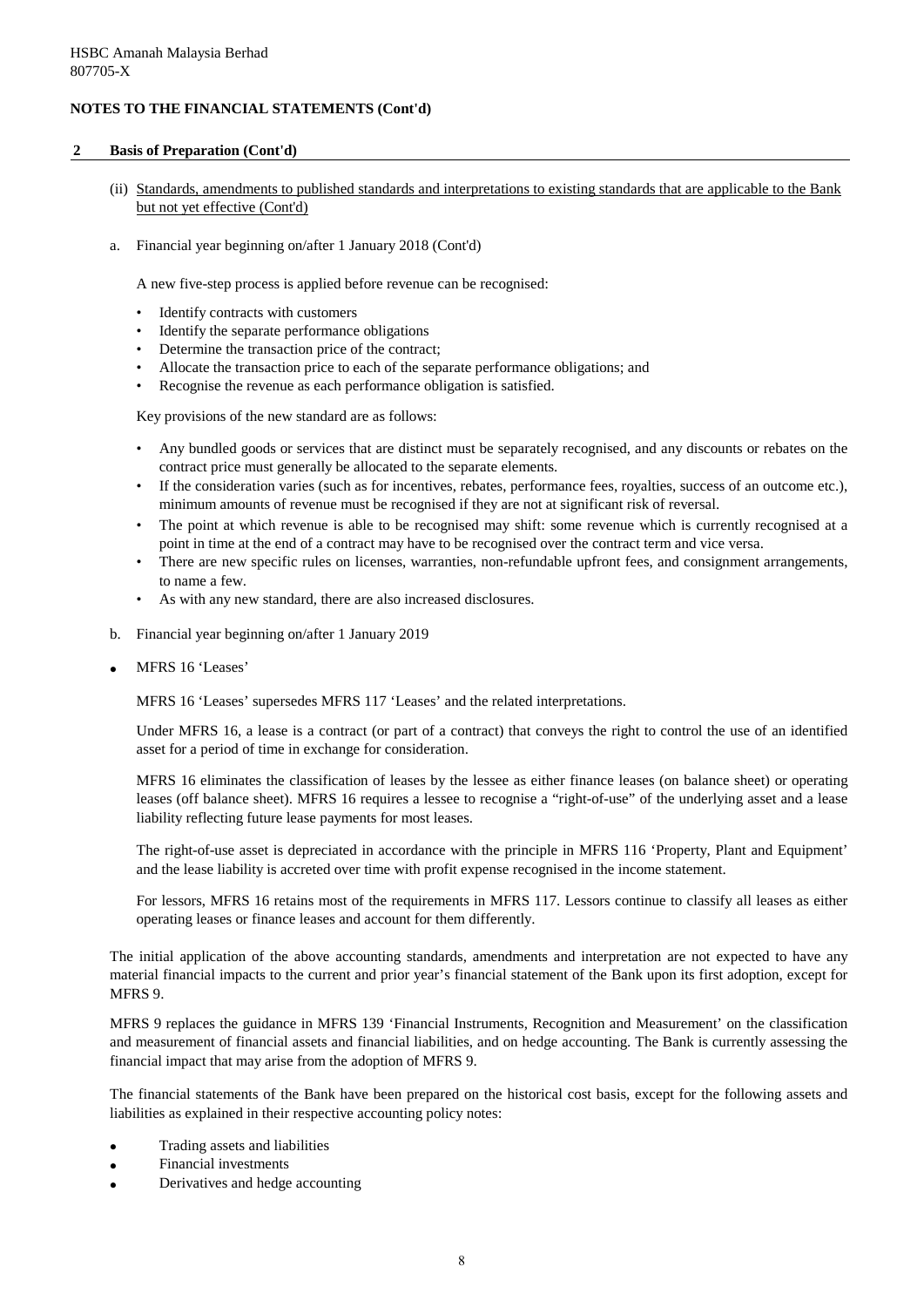#### **3 Auditors' Report On Preceding Annual Financial Statements**

The audit report on the audited financial statements for the financial year ended 31 December 2016 was not subject to any qualification.

#### **4 Seasonality or Cyclical Factors**

The business operations of the Bank are not subject to material seasonal or cyclical fluctuations.

#### **5 Unusual Items Due to Their Nature, Size or Incidence**

There were no unusual items affecting assets, liabilities, equity, net income or cash flows of the Bank for the financial period ended 31 March 2017.

#### **6 Changes in Estimates**

The preparation of financial information requires the use of estimates. The use of available information and the application of judgement are inherent in the formation of estimates; actual results in the future may differ from those reported. Management believes that critical accounting policies where judgement is necessarily applied are those which relate to impairment allowances for financing and advances, the valuation of financial instruments and the impairment allowance of available-for-sale financial investments.

There were no material changes in estimates of amounts reported in prior financial years that have a material effect on the financial results and position of the Bank for the financial period ended 31 March 2017.

## **7 Debt and Equity Securities**

There were no other issuances, cancellations, repurchases, resale or repayment of other debt or equity securities during the financial period ended 31 March 2017.

#### **8 Dividend**

No interim dividend was declared nor paid during the financial period ended 31 March 2017.

#### **9 Significant and Subsequent Events**

There were no material events subsequent to the date of the statement of financial position that require disclosure or adjustments to the unaudited condensed interim financial statements.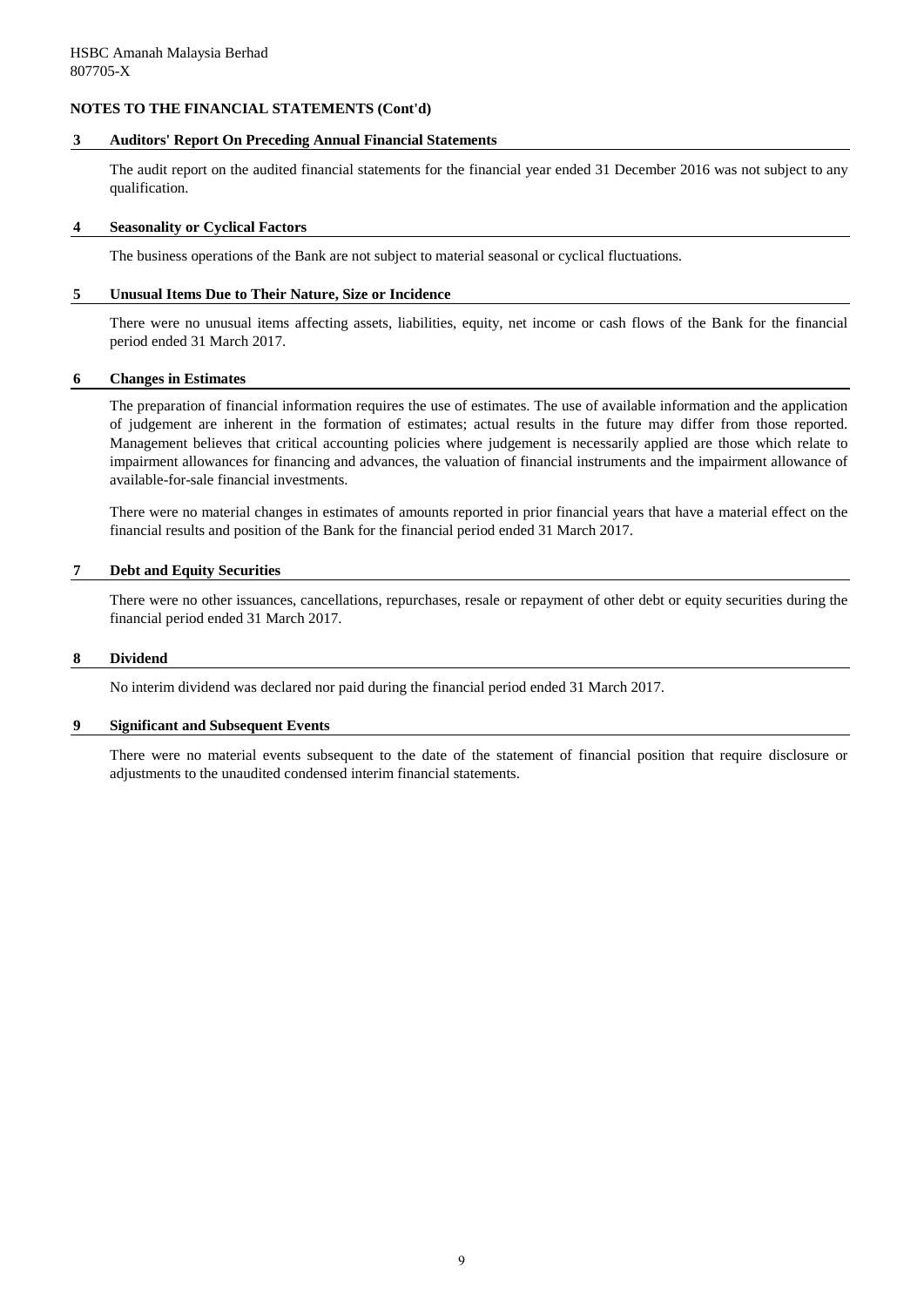# **10 Cash and Short-Term Funds**

|    |                                                                                                                    | 31 Mar 2017   | 31 Dec 2016   |
|----|--------------------------------------------------------------------------------------------------------------------|---------------|---------------|
|    |                                                                                                                    | <b>RM'000</b> | <b>RM'000</b> |
|    | Cash and balances with banks and other financial institutions<br>Money at call and interbank placements            | 151,603       | 189,591       |
|    | maturing within one month                                                                                          | 1,485,000     | 2,170,000     |
|    |                                                                                                                    | 1,636,603     | 2,359,591     |
| 11 | <b>Financial Assets Held-for-Trading</b>                                                                           |               |               |
|    |                                                                                                                    | 31 Mar 2017   | 31 Dec 2016   |
|    |                                                                                                                    | <b>RM'000</b> | <b>RM'000</b> |
|    | At fair value                                                                                                      |               |               |
|    | Money market instruments:                                                                                          |               |               |
|    | Malaysian Government Islamic bonds                                                                                 | 492           | 488           |
|    |                                                                                                                    | 492           | 488           |
| 12 | <b>Financial Investments Available-for-Sale</b>                                                                    |               |               |
|    |                                                                                                                    | 31 Mar 2017   | 31 Dec 2016   |
|    | At fair value                                                                                                      | <b>RM'000</b> | <b>RM'000</b> |
|    | Money market instruments:                                                                                          |               |               |
|    | Malaysian Government Islamic bonds                                                                                 | 1,615,441     | 1,368,574     |
|    | Negotiable instruments of deposit                                                                                  | 109,485       |               |
|    | <b>Islamic Treasury Bill</b>                                                                                       | 24,308        |               |
|    |                                                                                                                    | 1,749,234     | 1,368,574     |
|    | The maturity structure of money market instruments held as financial investments available-for-sale is as follows: |               |               |

| Maturing within one year            | 559,440   | 180,224   |
|-------------------------------------|-----------|-----------|
| More than one year to three years   | 732,950   | 732,449   |
| More than three years to five years | 436.699   | 435,846   |
| Over five years                     | 20,145    | 20,055    |
|                                     | 1,749,234 | 1,368,574 |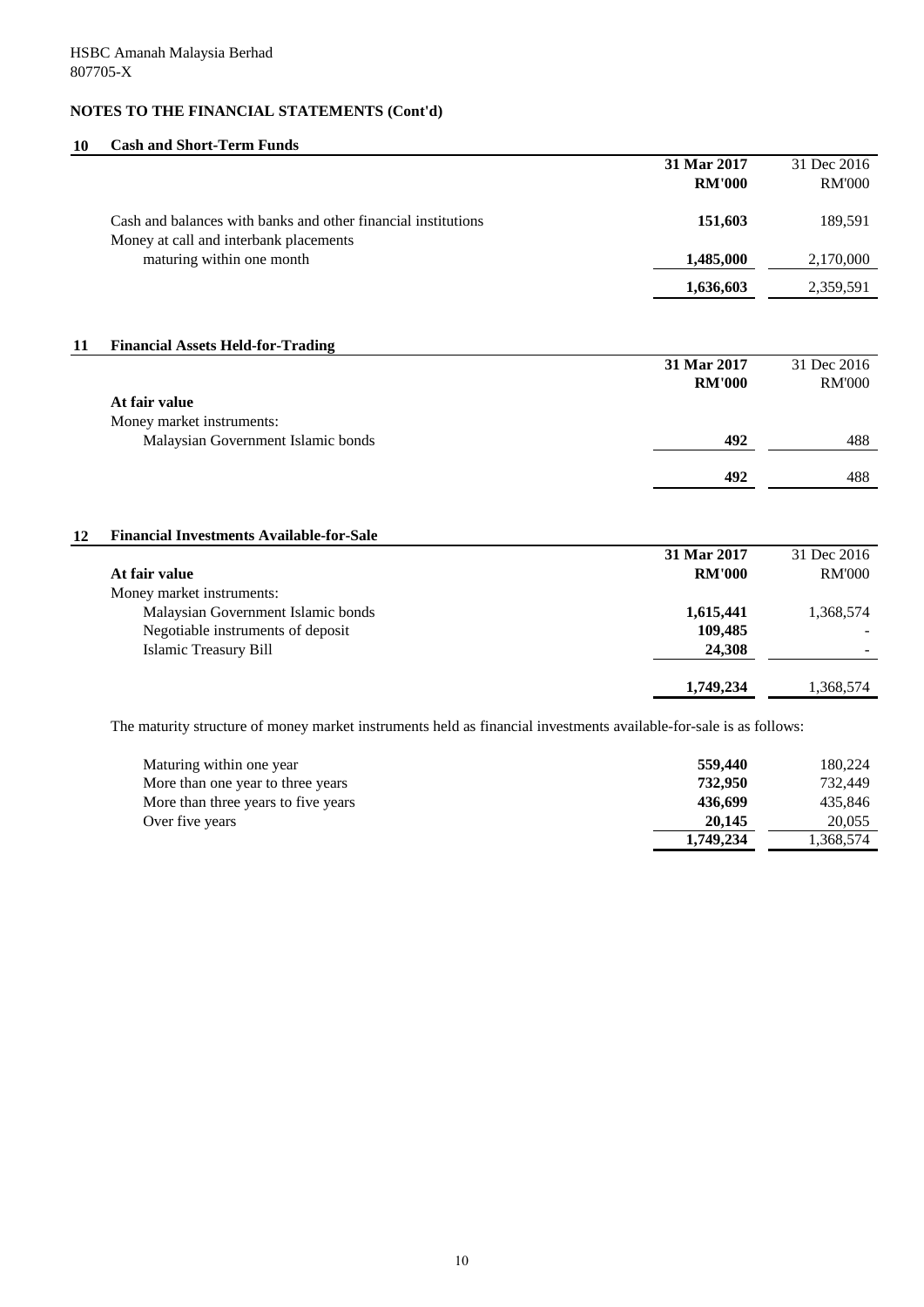# **13 Financing and Advances**

# **(i) By type and Shariah contracts**

|                  |                                                                                           |                                     |               |               | <b>Equity-based</b>                    |                         |               |
|------------------|-------------------------------------------------------------------------------------------|-------------------------------------|---------------|---------------|----------------------------------------|-------------------------|---------------|
| <b>Commodity</b> | <b>Bai Bithaman</b>                                                                       | Bai                                 | <b>Ijarah</b> | Ijarah Thumma | Diminishing                            | <b>U</b> jrah           | <b>Total</b>  |
| <b>RM'000</b>    | <b>RM'000</b>                                                                             | <b>RM'000</b>                       | <b>RM'000</b> | <b>RM'000</b> | <b>RM'000</b>                          | <b>RM'000</b>           | <b>RM'000</b> |
| 85,542           |                                                                                           |                                     |               |               |                                        |                         | 85,542        |
|                  |                                                                                           |                                     |               |               |                                        |                         |               |
|                  | 265                                                                                       |                                     |               |               | 4,386,561                              |                         | 4,386,826     |
|                  |                                                                                           |                                     |               | 197,893       |                                        |                         | 197,893       |
|                  |                                                                                           |                                     | 2,377         |               |                                        |                         | 2,377         |
| 1,152,876        |                                                                                           |                                     |               |               |                                        |                         | 1,152,876     |
| 2,858,312        | 6,358                                                                                     | 87                                  |               |               | 1,005,032                              |                         | 3,869,789     |
| 857,110          |                                                                                           |                                     |               |               |                                        |                         | 857,110       |
|                  |                                                                                           |                                     |               |               |                                        |                         |               |
| 494,457          |                                                                                           |                                     |               |               |                                        |                         | 494,457       |
| 110,410          |                                                                                           |                                     |               |               |                                        |                         | 110,410       |
| 2,523            |                                                                                           | 309                                 |               |               | 3,322                                  |                         | 6,154         |
|                  |                                                                                           |                                     |               |               |                                        | 797,895                 | 797,895       |
| 991,544          |                                                                                           |                                     |               |               |                                        |                         | 991,544       |
|                  |                                                                                           |                                     |               |               | 1,152                                  |                         | 1,152         |
| 6,552,774        | 6,623                                                                                     | 396                                 | 2,377         | 197,893       | 5,396,067                              | 797,895                 | 12,954,025    |
|                  |                                                                                           |                                     |               |               |                                        |                         |               |
|                  |                                                                                           |                                     |               |               |                                        |                         | (205, 571)    |
|                  |                                                                                           |                                     |               |               |                                        |                         | (75, 344)     |
|                  |                                                                                           |                                     |               |               |                                        |                         | 12,673,110    |
|                  | Murabahah<br>Collective allowances for impairment<br>Individual allowances for impairment | <b>Sale-based contracts</b><br>Ajil | Al-Inah       |               | <b>Lease-based contracts</b><br>Al-Bai | contracts<br>Musharakah |               |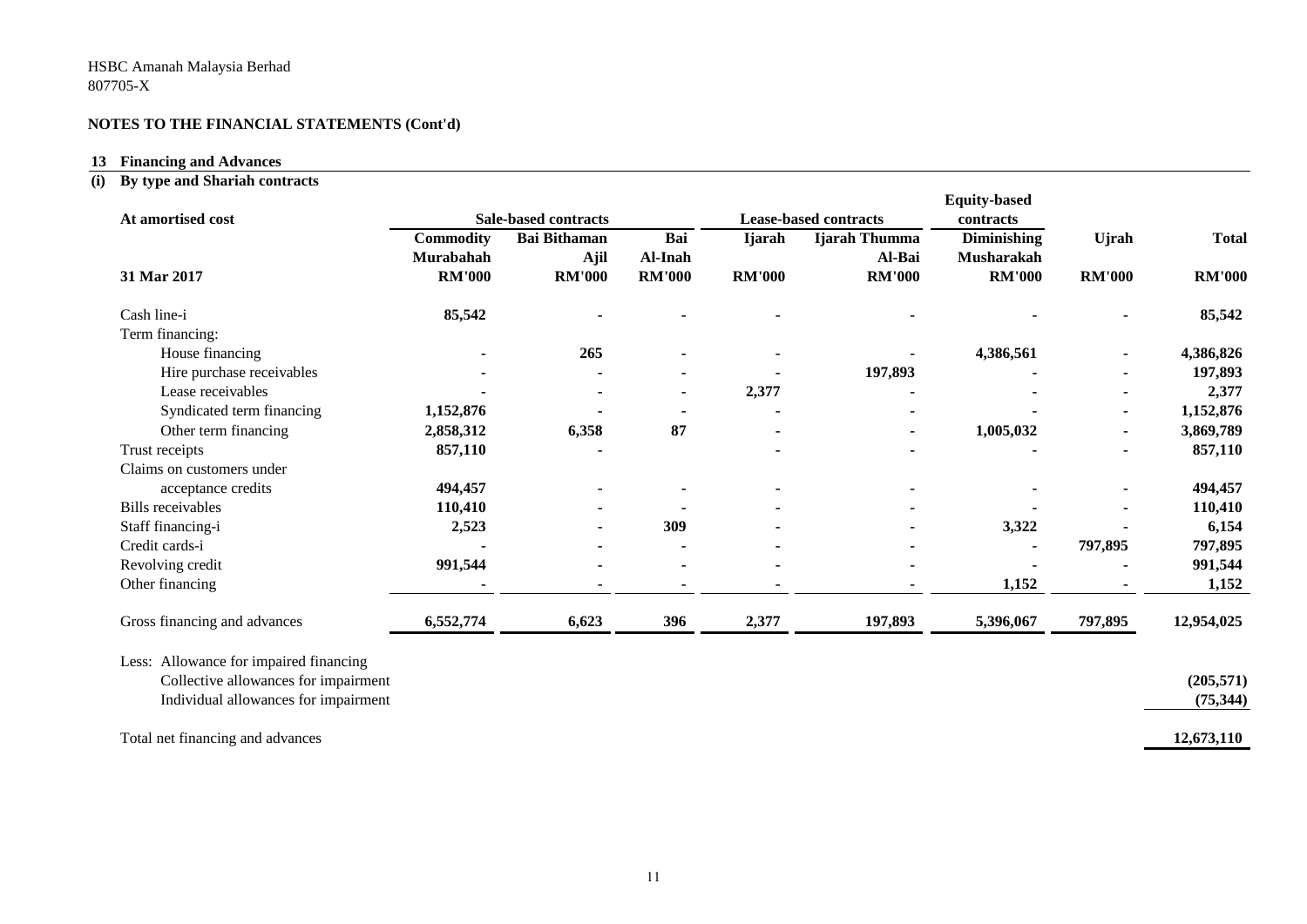#### **13 Financing and Advances (Cont'd)**

#### **(i) By type and Shariah contracts (Cont'd)**

|                                        |               |                      |               |               |                       | Equity-based  |                          |               |
|----------------------------------------|---------------|----------------------|---------------|---------------|-----------------------|---------------|--------------------------|---------------|
|                                        |               | Sale-based contracts |               |               | Lease-based contracts | contracts     |                          |               |
|                                        | Commodity     | Bai Bithaman         | Bai           | Ijarah        | Ijarah Thumma         | Diminishing   | Ujrah                    | Total         |
|                                        | Murabahah     | Ajil                 | Al-Inah       |               | Al-Bai                | Musharakah    |                          |               |
| 31 Dec 2016                            | <b>RM'000</b> | <b>RM'000</b>        | <b>RM'000</b> | <b>RM'000</b> | <b>RM'000</b>         | <b>RM'000</b> | <b>RM'000</b>            | <b>RM'000</b> |
| Cash line-i                            | 97,840        |                      |               |               |                       |               |                          | 97,840        |
| Term financing:                        |               |                      |               |               |                       |               |                          |               |
| House financing                        |               | 404                  |               |               |                       | 4,356,230     |                          | 4,356,634     |
| Hire purchase receivables              |               |                      |               |               | 208,921               |               |                          | 208,921       |
| Lease receivables                      |               |                      |               | 2,738         |                       |               |                          | 2,738         |
| Syndicated term financing              | 650,266       |                      |               |               |                       |               |                          | 650,266       |
| Other term financing                   | 2,834,338     | 8,115                | 350           |               | $\overline{a}$        | 1,024,700     | $\overline{\phantom{a}}$ | 3,867,503     |
| Trust receipts                         | 462,235       |                      |               |               |                       |               |                          | 462,235       |
| Claims on customers under              |               |                      |               |               |                       |               |                          |               |
| acceptance credits                     | 504,375       |                      |               |               |                       |               |                          | 504,375       |
| <b>Bills</b> receivables               | 110,272       |                      |               |               |                       |               |                          | 110,272       |
| Staff financing-i                      | 2,617         |                      | 361           |               |                       | 3,215         |                          | 6,193         |
| Credit cards-i                         |               |                      |               |               |                       |               | 787,710                  | 787,710       |
| Revolving credit                       | 950,161       |                      |               |               |                       |               |                          | 950,161       |
| Other financing                        |               |                      |               |               |                       | 1,187         |                          | 1,187         |
| Gross financing and advances           | 5,612,104     | 8,519                | 711           | 2,738         | 208,921               | 5,385,332     | 787,710                  | 12,006,035    |
| Less: Allowance for impaired financing |               |                      |               |               |                       |               |                          |               |
| Collective allowances for impairment   |               |                      |               |               |                       |               |                          | (200, 015)    |
| Individual allowances for impairment   |               |                      |               |               |                       |               |                          | (62, 757)     |
|                                        |               |                      |               |               |                       |               |                          |               |
| Total net financing and advances       |               |                      |               |               |                       |               |                          | 11,743,263    |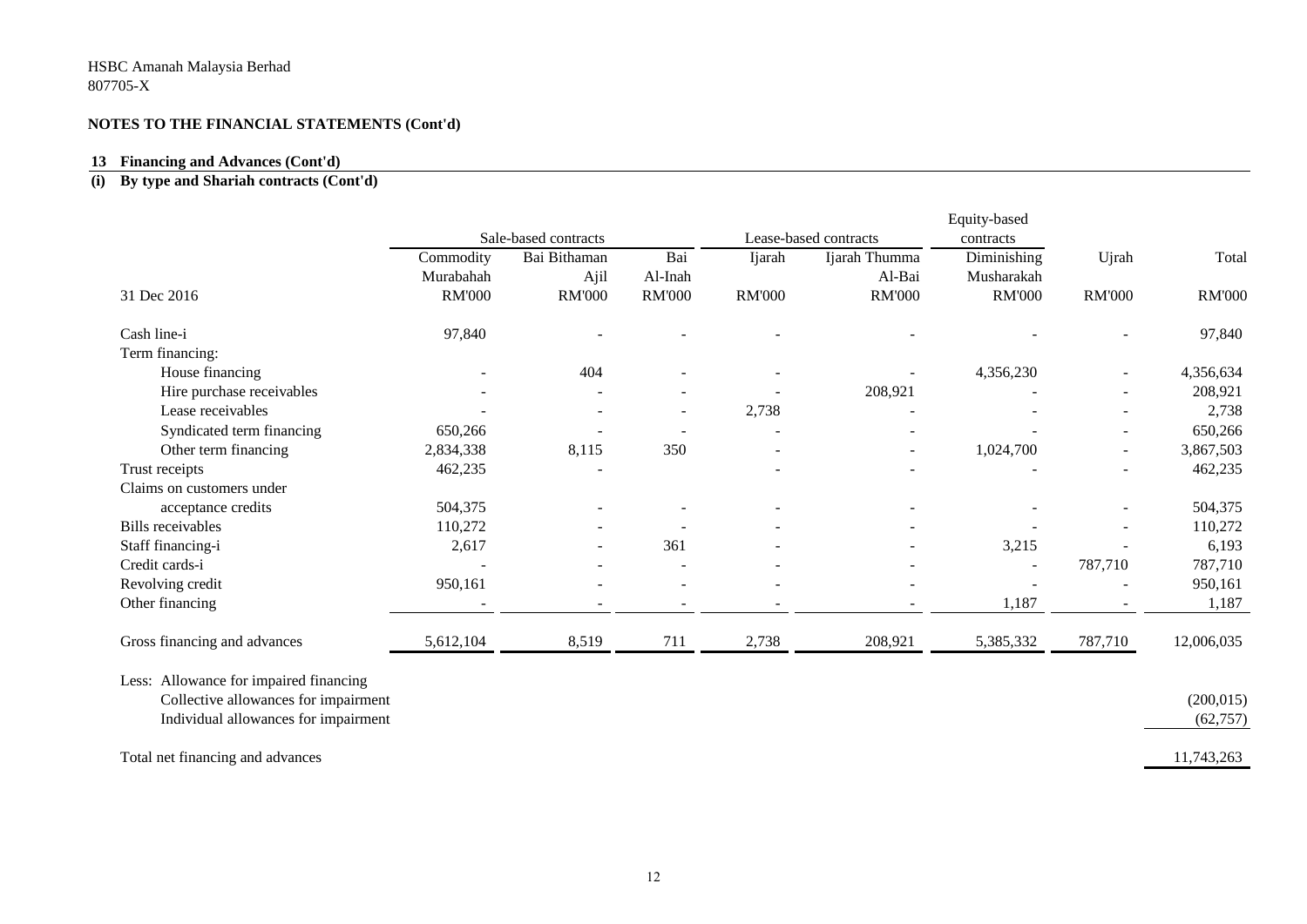# **13 Financing and Advances (Cont'd)**

# **(ii) By type of customer**

|       |                                          | 31 Mar 2017   | 31 Dec 2016   |
|-------|------------------------------------------|---------------|---------------|
|       |                                          | <b>RM'000</b> | <b>RM'000</b> |
|       | Domestic non-bank financial institutions | 653,666       | 638,263       |
|       | Domestic business enterprises:           |               |               |
|       | Small medium enterprises                 | 1,998,439     | 1,821,064     |
|       | Others                                   | 3,159,100     | 2,397,737     |
|       | Government and statutory bodies          | 9,543         | 10,316        |
|       | Individuals                              | 5,942,785     | 5,901,851     |
|       | Other domestic entities                  | 1,435         | 1,466         |
|       | Foreign entities                         | 1,189,057     | 1,235,338     |
|       |                                          | 12,954,025    | 12,006,035    |
| (iii) | By profit rate sensitivity               |               |               |
|       |                                          | 31 Mar 2017   | 31 Dec 2016   |
|       |                                          | <b>RM'000</b> | <b>RM'000</b> |
|       | Fixed rate:                              |               |               |
|       | House financing                          | 265           | 398           |
|       | Hire purchase receivables                | 197,894       | 208,921       |
|       | Other financing                          | 3,200,290     | 2,784,299     |
|       | Variable rate:<br><b>BR/BFR</b> plus     | 5,467,380     | 5,471,227     |
|       | Cost-plus                                | 4,088,196     | 3,541,190     |
|       |                                          |               |               |
|       |                                          | 12,954,025    | 12,006,035    |
|       |                                          |               |               |
| (iv)  | By residual contractual maturity         | 31 Mar 2017   | 31 Dec 2016   |
|       |                                          | <b>RM'000</b> | <b>RM'000</b> |
|       |                                          |               |               |
|       | Maturing within one year                 | 5,264,842     | 4,356,186     |
|       | More than one year to three years        | 626,331       | 654,513       |
|       | More than three years to five years      | 1,097,908     | 1,111,456     |
|       | Over five years                          | 5,964,944     | 5,883,880     |
|       |                                          | 12,954,025    | 12,006,035    |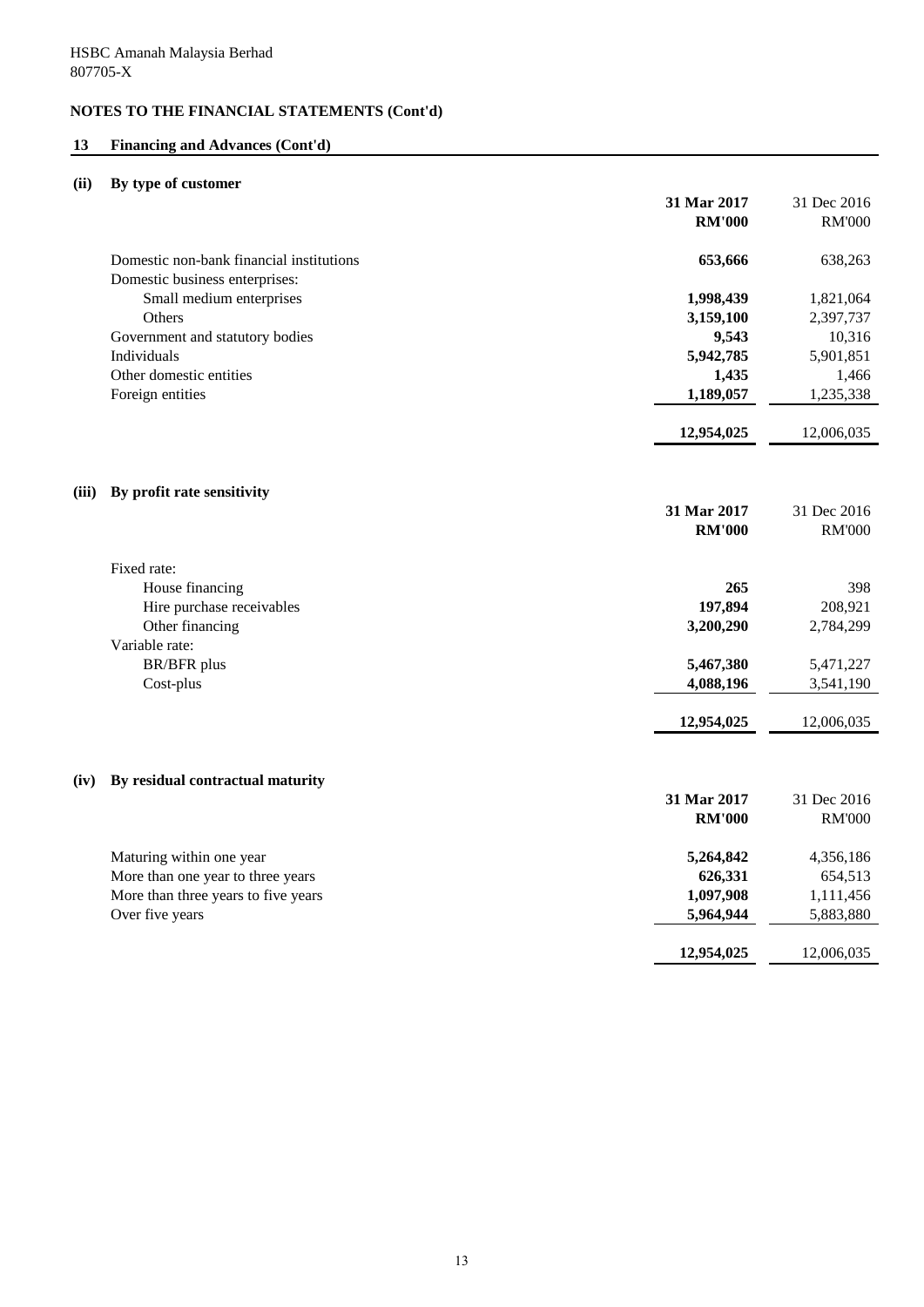## **13 Financing and Advances (Cont'd)**

## **(v) By sector**

|      |                                                    | 31 Mar 2017<br><b>RM'000</b> | 31 Dec 2016<br><b>RM'000</b> |
|------|----------------------------------------------------|------------------------------|------------------------------|
|      |                                                    |                              |                              |
|      | Agriculture, hunting, forestry & fishing           | 119,972                      | 136,372                      |
|      | Mining and quarrying                               | 252,430                      | 218,194                      |
|      | Manufacturing                                      | 1,363,006                    | 1,187,941                    |
|      | Electricity, gas and water                         | 29,630                       | 32,907                       |
|      | Construction                                       | 375,286                      | 354,645                      |
|      | Real estate                                        | 870,610                      | 821,854                      |
|      | Wholesale & retail trade, restaurants & hotels     | 911,737                      | 816,323                      |
|      | Transport, storage and communication               | 599,114                      | 186,721                      |
|      | Finance, takaful and business services             | 1,032,859                    | 929,714                      |
|      | Household - Retail                                 | 6,581,205                    | 6,536,695                    |
|      | Others                                             | 818,176                      | 784,669                      |
|      |                                                    | 12,954,025                   | 12,006,035                   |
| (vi) | By purpose                                         |                              |                              |
|      |                                                    | 31 Mar 2017                  | 31 Dec 2016                  |
|      |                                                    | <b>RM'000</b>                | <b>RM'000</b>                |
|      | Purchase of landed property:                       |                              |                              |
|      | Residential                                        | 4,390,146                    | 4,359,849                    |
|      | Non-residential                                    | 835,497                      | 853,008                      |
|      | Purchase of transport vehicles                     | 1,828                        | 1,847                        |
|      | Purchase of fixed assets excluding land & building | 358                          | 366                          |
|      | Consumption credit                                 | 1,916,595                    | 1,893,592                    |
|      | Construction                                       | 380,159                      | 343,443                      |
|      | Working capital                                    | 4,869,262                    | 3,943,120                    |
|      | Other purpose                                      | 560,180                      | 610,810                      |
|      |                                                    | 12,954,025                   | 12,006,035                   |
|      | (vii) By geographical distribution                 |                              |                              |
|      |                                                    | 31 Mar 2017                  | 31 Dec 2016                  |
|      |                                                    | $\mathbf{RM}$ '000           | <b>RM'000</b>                |
|      | Northern Region                                    | 1,452,090                    | 1,405,240                    |
|      | Southern Region                                    | 1,551,855                    | 1,569,412                    |
|      | <b>Central Region</b>                              | 9,487,708                    | 8,565,903                    |
|      | <b>Eastern Region</b>                              | 462,372                      | 465,480                      |
|      |                                                    | 12,954,025                   | 12,006,035                   |
|      |                                                    |                              |                              |

Concentration by location for financing and advances is based on the location of the customer.

The Northern region consists of the states of Perlis, Kedah, Penang, Perak, Pahang, Kelantan and Terengganu.

The Southern region consists of the states of Johor, Malacca and Negeri Sembilan.

The Central region consists of the states of Selangor and the Federal Territory of Kuala Lumpur.

The Eastern region consists of the states of Sabah, Sarawak and the Federal Territory of Labuan.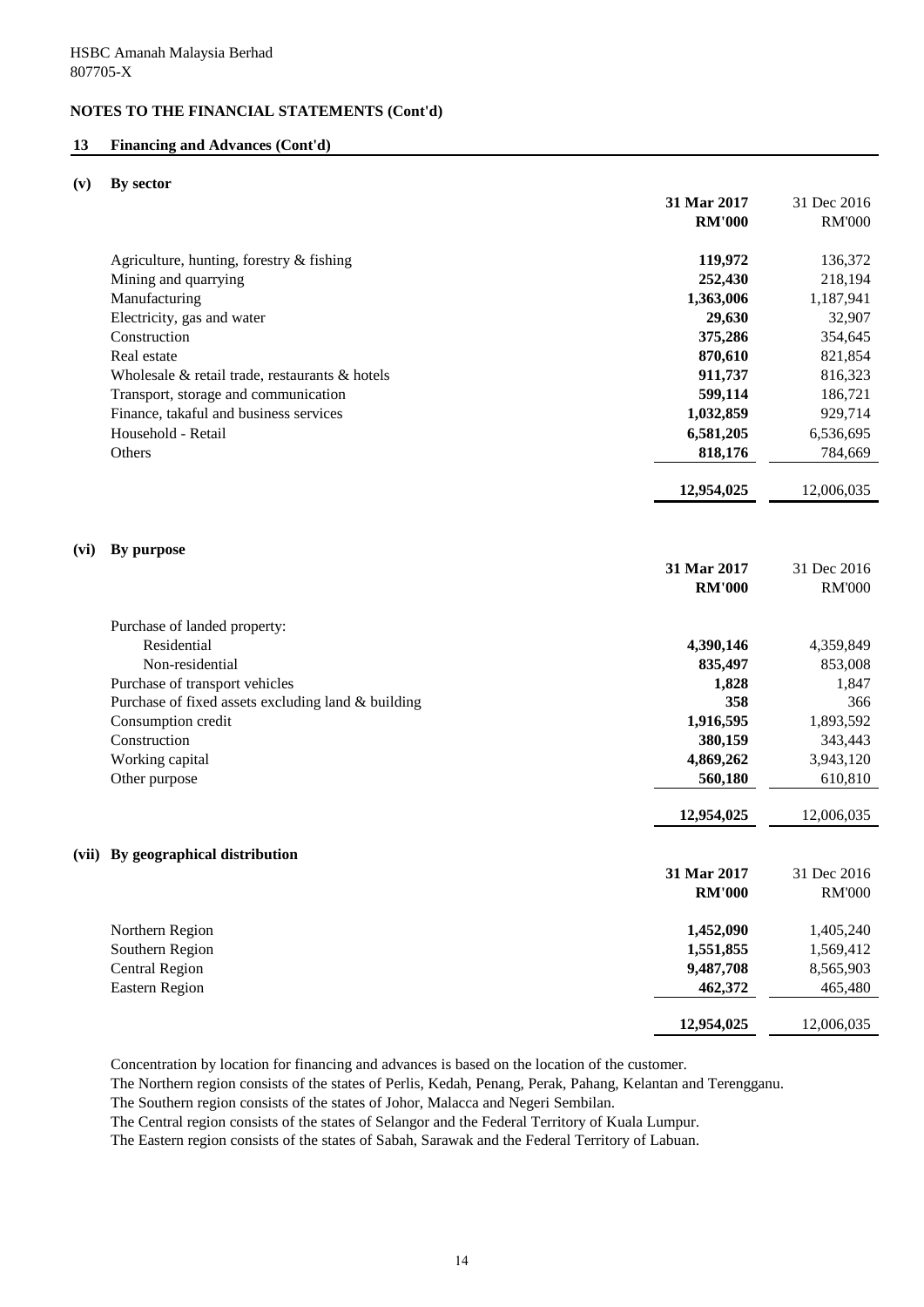## **13 Financing and Advances (Cont'd)**

### **(viii) Assets under Management**

The details of assets under management in respect of the Syndicated Investment Agency Financing (SIAF)/Investment Agency Account (IAA) financing are as below. The exposures and the corresponding risk weighted amount are reported in investors' financial statements.

|                                                                                          | 31 Mar 2017   | 31 Dec 2016   |
|------------------------------------------------------------------------------------------|---------------|---------------|
|                                                                                          | <b>RM'000</b> | <b>RM'000</b> |
| Under SIAF/IAA arrangement                                                               | 2,477,623     | 1,733,132     |
| Total net financing and advances                                                         | 2,477,623     | 1,733,132     |
|                                                                                          | 31 Mar 2017   | 31 Dec 2016   |
| Principal amount under SIAF/IAA arrangement<br>Irrevocable commitments to extend credit: | <b>RM'000</b> | <b>RM'000</b> |
| Maturity not exceeding one year                                                          | 373,048       | 496,933       |
| Maturity exceeding one year                                                              | 33,836        |               |
| Total commitments and contingencies                                                      | 406,884       | 496,933       |
|                                                                                          | 31 Mar 2017   | 31 Dec 2016   |
| <b>Total RWA for Credit Risk</b>                                                         | <b>RM'000</b> | <b>RM'000</b> |
| Principal amount                                                                         | 2,569,151     | 1,832,519     |
| Risk weighted                                                                            | 2,569,151     | 1,832,519     |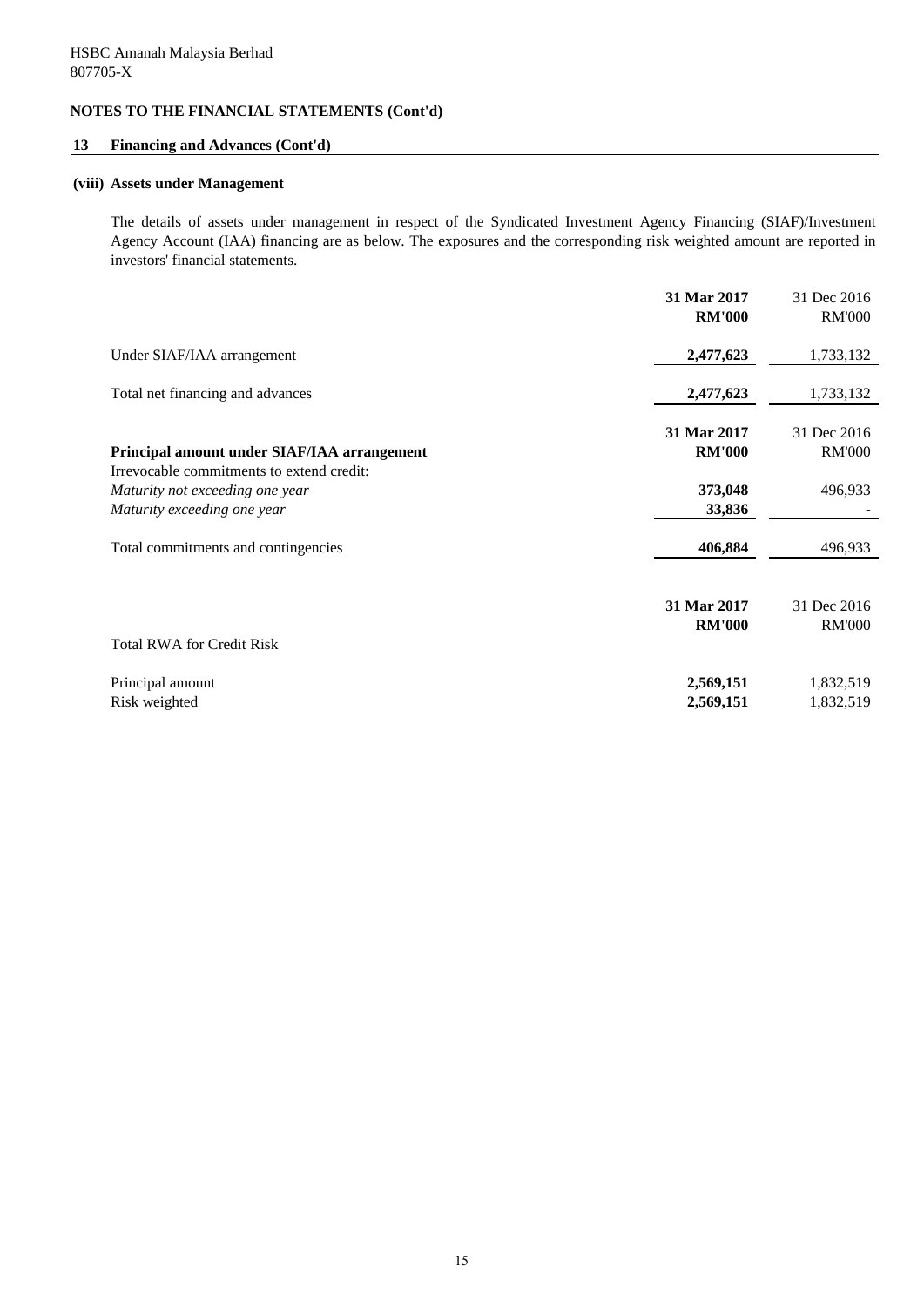## **13 Financing and Advances (Cont'd)**

#### **(viii) Assets under Management (Cont'd)**

The RPSIA is with the Bank's holding company, HSBC Bank Malaysia Berhad (HBMY), and the contract is based on the Mudharabah principle where HBMY provides the funds, whilst the assets are managed by the Bank. The profits of the underlying assets are shared based on pre-agreed ratios, whilst risks on the financing are borne by HBMY. Hence, the underlying assets and allowances for impairment arising thereon, if any, are recognised and accounted for by HBMY. Effective 31 March 2015, SIAF/IAA replaces RPSIA for new financing and advances.

The SIAF/IAA arrangement is based on the Wakalah principle where HBMY, solely or together with other financial institutions provide the funds, whilst the assets are managed by the Bank (as the Wakeel or agent). However, in the arrangement, the profits of the underlying assets are recognised by HBMY and the other financial institutions proportionately in relation to the funding provided in the syndication arrangement. At the same time, risks on the financing are also proportionately borne by HBMY and the other financial institutions. Hence, the underlying assets and allowances for impairment arising thereon, if any, are proportionately recognised and accounted for by HBMY and the other financial institutions.

The recognition and derecognition treatments of the above are in accordance to Note  $3(e)$  on financial instruments in the audited financial statements of the Bank for the financial year ended 31 December 2016.

#### **14 Impaired Financing**

### **(i) Movements in impaired financing and advances**

|                                                         | 31 Mar 2017<br><b>RM'000</b> | 31 Dec 2016<br><b>RM'000</b> |
|---------------------------------------------------------|------------------------------|------------------------------|
| Balance at 1 January                                    | 303,526                      | 235,279                      |
| Classified as impaired during the financial period/year | 104,731                      | 358,706                      |
| Reclassified as performing                              | (35,694)                     | (122, 829)                   |
| Amount recovered                                        | (17,260)                     | (49, 831)                    |
| Amount written off                                      | (32, 177)                    | (117,799)                    |
| Balance at 31 March/December                            | 323,126                      | 303,526                      |
| Movements in allowance for impaired financing<br>(ii)   |                              |                              |
|                                                         | 31 Mar 2017                  | 31 Dec 2016                  |
|                                                         | <b>RM'000</b>                | <b>RM'000</b>                |
| <b>Collective allowance for impairment</b>              |                              |                              |
| Balance at 1 January                                    | 200,015                      | 140,264                      |
| Made during the financial period/year                   | 43,136                       | 211,487                      |
| Amount released                                         | (7, 155)                     | (58,264)                     |
| Amount written off                                      | (30, 425)                    | (93, 472)                    |
| Balance at 31 March/December                            | 205,571                      | 200,015                      |
|                                                         | 31 Mar 2017                  | 31 Dec 2016                  |
|                                                         | <b>RM'000</b>                | <b>RM'000</b>                |
| Individual allowance for impairment                     |                              |                              |
| Balance at 1 January                                    | 62,757                       | 68,647                       |
| Made during the financial period/year                   | 19,347                       | 30,041                       |
| Amount released                                         | (9, 335)                     | (18, 115)                    |
| Amount reinstated/(written off)                         | 2,575                        | (17, 816)                    |
| Balance at 31 March/December                            | 75,344                       | 62,757                       |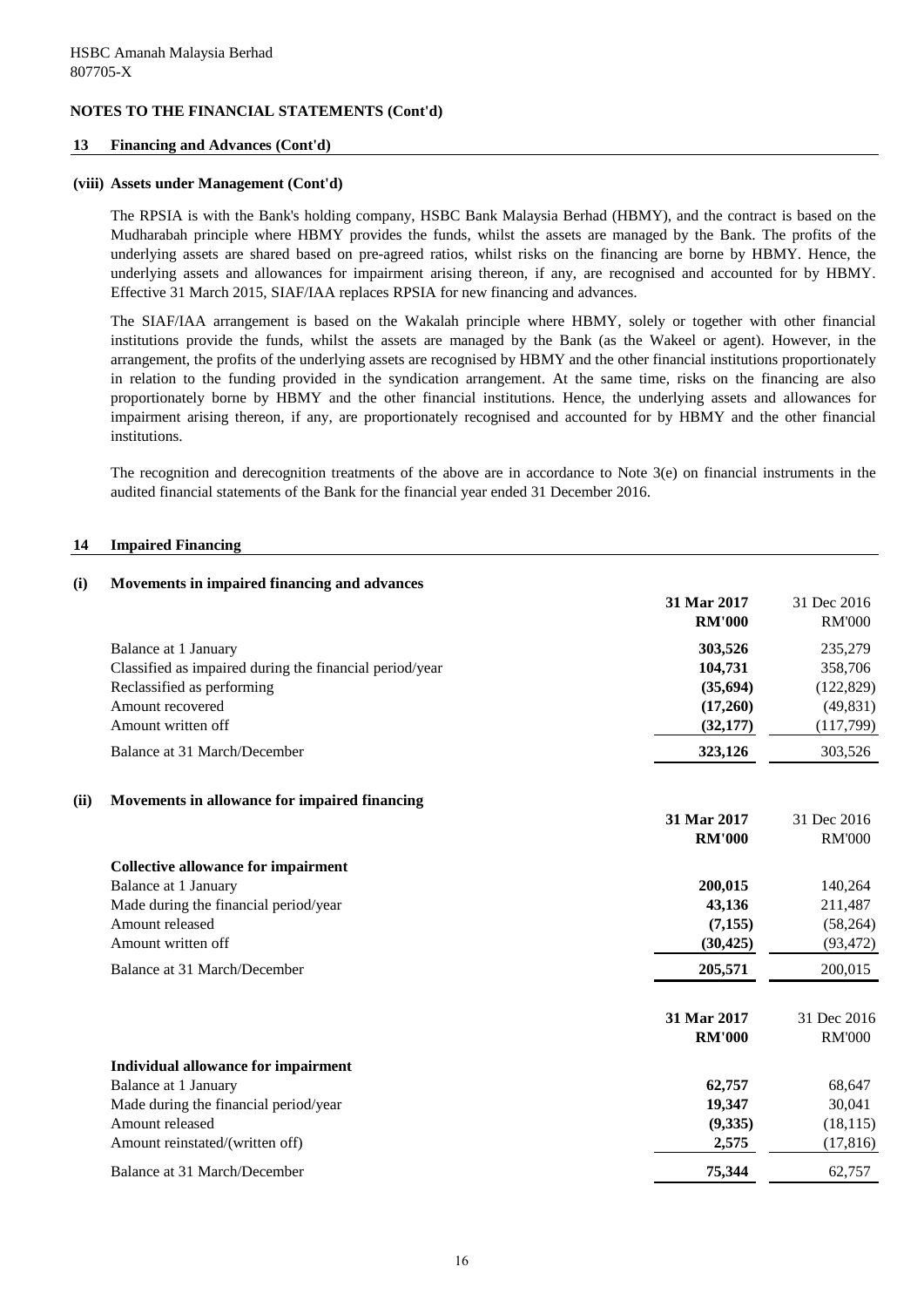# **14 Impaired Financing (Cont'd)**

## **(iii) By contract**

|      |                                                    | 31 Mar 2017<br><b>RM'000</b> | 31 Dec 2016<br><b>RM'000</b> |
|------|----------------------------------------------------|------------------------------|------------------------------|
|      | Bai Bithaman Ajil (deferred payment sale)          | 4                            | 5                            |
|      | Ijarah Thumma Al-Bai (AITAB) (hire purchase)       | 5,683                        | 5,730                        |
|      | Murabahah (cost-plus)                              | 132,554                      | 127,743                      |
|      | Musharakah (profit and loss sharing)               | 167,041                      | 152,729                      |
|      | Bai Al-Inah (sell and buy back)                    | 52                           | 217                          |
|      | Ujrah (fee-based)                                  | 17,792                       | 17,102                       |
|      |                                                    |                              |                              |
|      |                                                    | 323,126                      | 303,526                      |
| (iv) | By sector                                          |                              |                              |
|      |                                                    | 31 Mar 2017                  | 31 Dec 2016                  |
|      |                                                    | <b>RM'000</b>                | <b>RM'000</b>                |
|      | Manufacturing                                      | 2,993                        | 4,038                        |
|      | Construction                                       | 81                           | 204                          |
|      | Wholesale & retail trade, restaurants & hotels     | 12,060                       | 12,309                       |
|      | Transport, storage and communication               | 3,665                        | 3,665                        |
|      | Finance, takaful and business services             | 23,150                       | 23,346                       |
|      | Household - Retail                                 | 281,177                      | 259,346                      |
|      | Others                                             |                              | 618                          |
|      |                                                    |                              |                              |
|      |                                                    | 323,126                      | 303,526                      |
| (v)  | By purpose                                         |                              |                              |
|      |                                                    | 31 Mar 2017                  | 31 Dec 2016                  |
|      |                                                    | <b>RM'000</b>                | <b>RM'000</b>                |
|      | Purchase of landed property:                       |                              |                              |
|      | Residential                                        | 151,268                      | 135,067                      |
|      | Non-residential                                    | 10,236                       | 10,887                       |
|      | Purchase of transport vehicles                     | 178                          | 146                          |
|      | Purchase of fixed assets excluding land & building | 358                          | 358                          |
|      | Consumption credit                                 | 124,783                      | 121,217                      |
|      | Construction                                       | 81                           | 204                          |
|      | Working capital                                    | 36,222                       | 35,647                       |
|      |                                                    | 323,126                      | 303,526                      |
|      |                                                    |                              |                              |
| (vi) | By geographical distribution                       |                              |                              |
|      |                                                    | 31 Mar 2017                  | 31 Dec 2016                  |
|      |                                                    | <b>RM'000</b>                | <b>RM'000</b>                |
|      |                                                    |                              |                              |
|      | Northern Region                                    | 47,794                       | 47,713                       |
|      | Southern Region                                    | 28,973                       | 30,606                       |
|      | <b>Central Region</b>                              | 230,975                      | 212,643                      |
|      | <b>Eastern Region</b>                              | 15,384                       | 12,564                       |
|      |                                                    | 323,126                      | 303,526                      |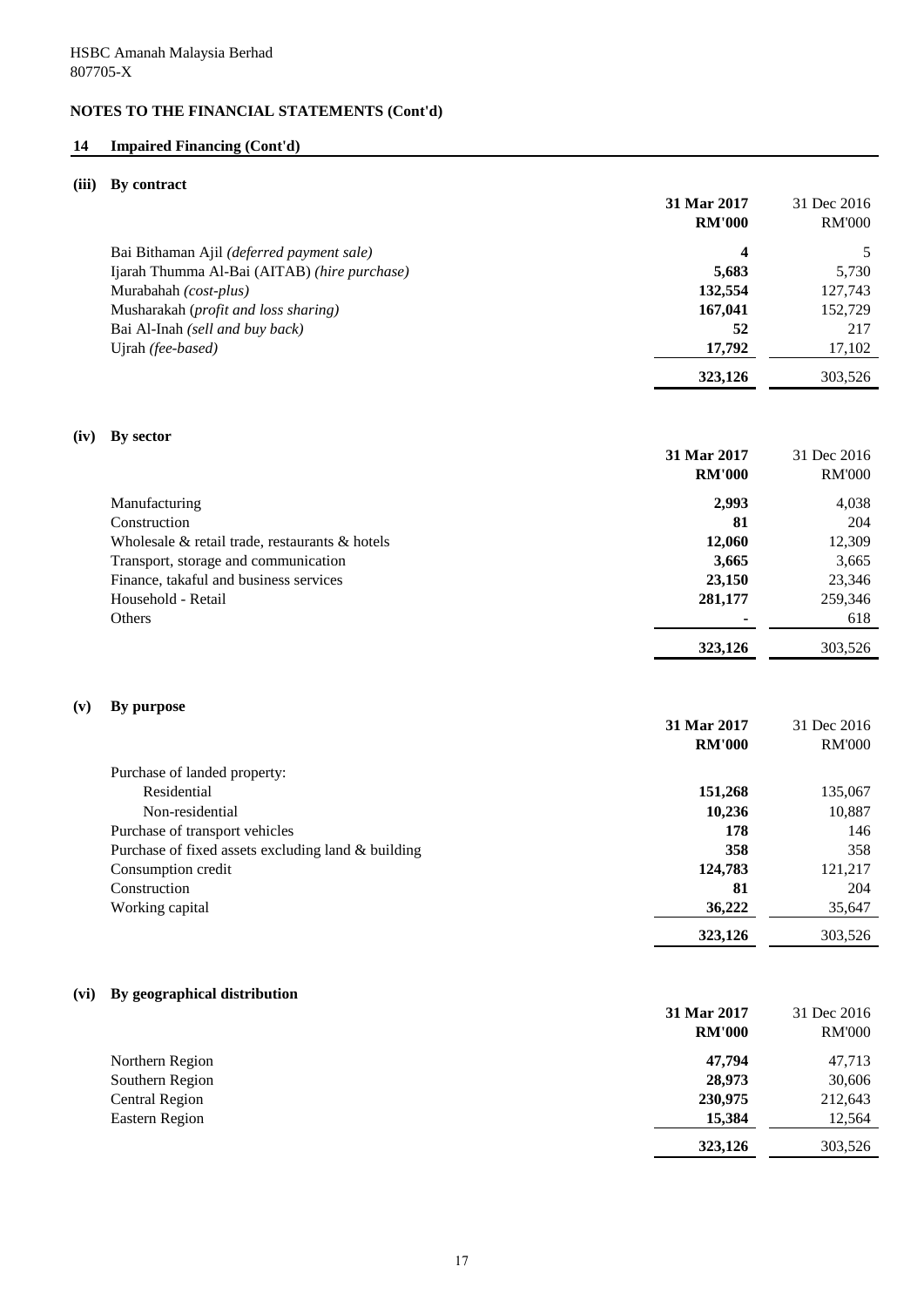#### **15 Derivative Financial Instruments**

Details of derivative financial instruments outstanding are as follows:

Derivative financial instruments measured at their fair values together with their corresponding contract/notional amounts:

|                               |                               | <b>Contract / Notional Amount</b> |                               | <b>Positive Fair Value</b>    |                                 |                               | <b>Negative Fair Value</b> |                                              |                               |
|-------------------------------|-------------------------------|-----------------------------------|-------------------------------|-------------------------------|---------------------------------|-------------------------------|----------------------------|----------------------------------------------|-------------------------------|
| 31 Mar 2017                   | Up to 1 Year<br><b>RM'000</b> | $>1 - 5$ Years<br><b>RM'000</b>   | <b>Total</b><br><b>RM'000</b> | Up to 1 Year<br><b>RM'000</b> | $>1 - 5$ Years<br><b>RM'000</b> | <b>Total</b><br><b>RM'000</b> | <b>RM'000</b>              | Up to 1 Year $>1 - 5$ Years<br><b>RM'000</b> | <b>Total</b><br><b>RM'000</b> |
| <b>Trading derivatives:</b>   |                               |                                   |                               |                               |                                 |                               |                            |                                              |                               |
| Foreign exchange contracts    |                               |                                   |                               |                               |                                 |                               |                            |                                              |                               |
| - Forwards                    | 3,430,471                     | ٠                                 | 3,430,471                     | 63,604                        | $\blacksquare$                  | 63,604                        | 62,795                     |                                              | 62,795                        |
| - Swaps                       |                               | 2,133,670                         | 2,133,670                     |                               | 240,992                         | 240,992                       |                            | 240,882                                      | 240,882                       |
| - Options                     | 489,506                       | 343,307                           | 832,813                       | 1,517                         | 5,176                           | 6,693                         | 1,517                      | 5,176                                        | 6,693                         |
| Profit rate related contracts |                               |                                   |                               |                               |                                 |                               |                            |                                              |                               |
| - Swaps                       | 200,000                       | 4,709,971                         | 4,909,971                     | 67                            | 17,572                          | 17,639                        | 34                         | 13,585                                       | 13,619                        |
| - Options                     |                               | 189,444                           | 189,444                       |                               | 3,192                           | 3,192                         |                            | 147                                          | 147                           |
| Equity related contracts      |                               |                                   |                               |                               |                                 |                               |                            |                                              |                               |
| - Options purchased           | 636,031                       | 96,630                            | 732,661                       |                               |                                 |                               | 58,109                     | $\blacksquare$                               | 58,109                        |
| Sub-total                     | 4,756,008                     | 7,473,022                         | 12,229,030                    | 65,188                        | 266,932                         | 332,120                       | 122,455                    | 259,790                                      | 382,245                       |
| <b>Hedging Derivatives:</b>   |                               |                                   |                               |                               |                                 |                               |                            |                                              |                               |
| <b>Fair Value Hedge</b>       |                               |                                   |                               |                               |                                 |                               |                            |                                              |                               |
| Profit rate related contracts |                               |                                   |                               |                               |                                 |                               |                            |                                              |                               |
| - Swaps                       | 30,000                        | 160,000                           | 190,000                       |                               |                                 |                               | 66                         | 743                                          | 809                           |
|                               |                               |                                   |                               |                               |                                 |                               |                            |                                              |                               |
| Sub-total                     | 30,000                        | 160,000                           | 190,000                       |                               | $\blacksquare$                  |                               | 66                         | 743                                          | 809                           |
| <b>Total</b>                  | 4,786,008                     | 7,633,022                         | 12,419,030                    | 65,188                        | 266,932                         | 332,120                       | 122,521                    | 260,533                                      | 383,054                       |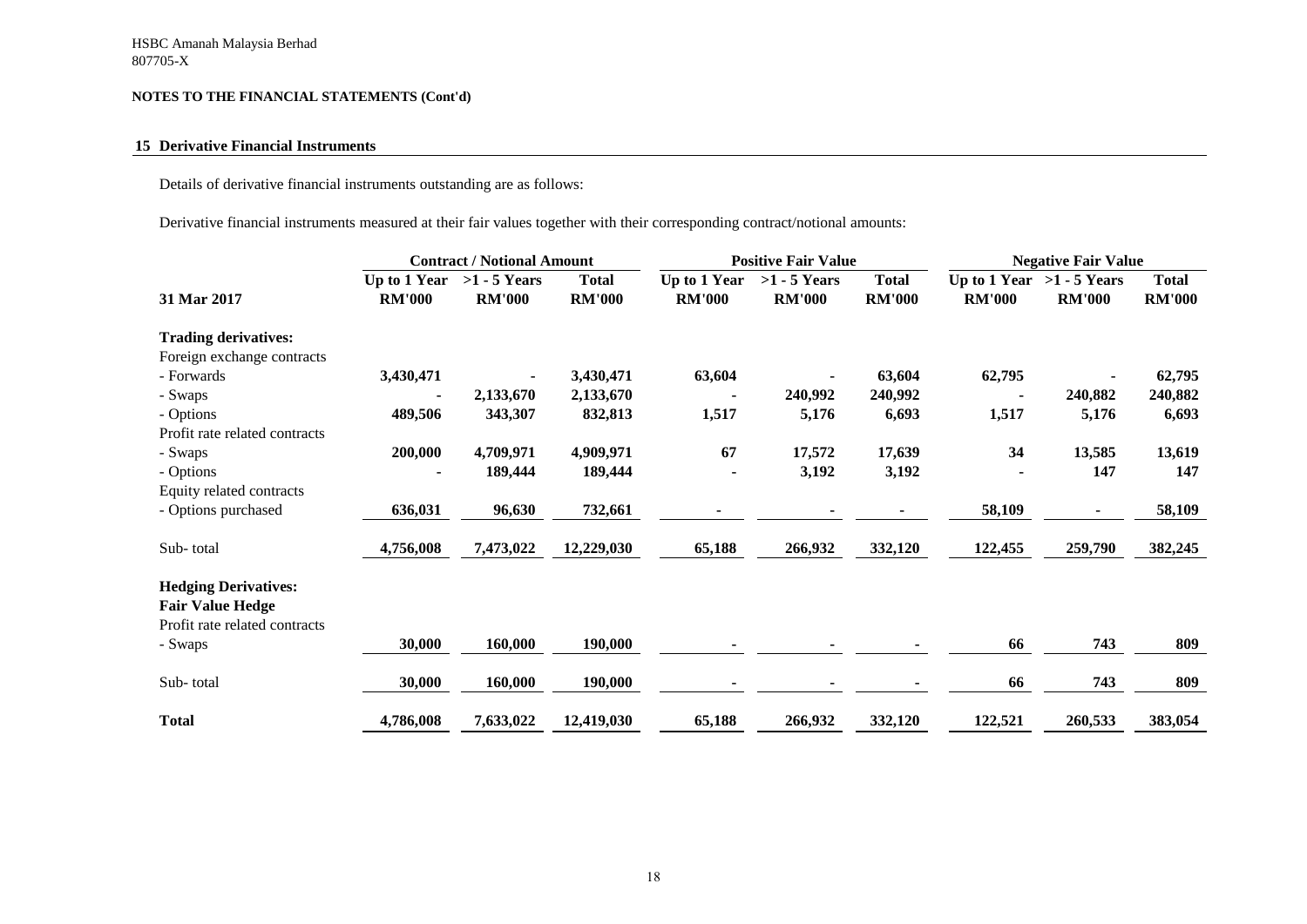## **15 Derivative Financial Instruments (Cont'd)**

|                                                                                         |                               | Contract / Notional Amount      |                        |                               | Positive Fair Value             |                        |                               | Negative Fair Value             |                        |
|-----------------------------------------------------------------------------------------|-------------------------------|---------------------------------|------------------------|-------------------------------|---------------------------------|------------------------|-------------------------------|---------------------------------|------------------------|
| 31 Dec 2016                                                                             | Up to 1 Year<br><b>RM'000</b> | $>1 - 5$ Years<br><b>RM'000</b> | Total<br><b>RM'000</b> | Up to 1 Year<br><b>RM'000</b> | $>1 - 5$ Years<br><b>RM'000</b> | Total<br><b>RM'000</b> | Up to 1 Year<br><b>RM'000</b> | $>1 - 5$ Years<br><b>RM'000</b> | Total<br><b>RM'000</b> |
| <b>Trading derivatives:</b>                                                             |                               |                                 |                        |                               |                                 |                        |                               |                                 |                        |
| Foreign exchange contracts                                                              |                               |                                 |                        |                               |                                 |                        |                               |                                 |                        |
| - Forwards                                                                              | 2,582,361                     |                                 | 2,582,361              | 111,609                       | $\overline{\phantom{a}}$        | 111,609                | 112,797                       |                                 | 112,797                |
| - Swaps                                                                                 |                               | 2,159,793                       | 2,159,793              |                               | 261,215                         | 261,215                |                               | 264,349                         | 264,349                |
| - Options                                                                               | 9,718                         | 345,197                         | 354,915                | 1,018                         | 4,789                           | 5,807                  | 1,018                         | 4,789                           | 5,807                  |
| Profit rate related contracts                                                           |                               |                                 |                        |                               |                                 |                        |                               |                                 |                        |
| - Swaps                                                                                 | 1,200,000                     | 4,770,174                       | 5,970,174              | 470                           | 14,075                          | 14,545                 | 384                           | 8,906                           | 9,290                  |
| - Options                                                                               |                               | 189,444                         | 189,444                |                               | 2,545                           | 2,545                  |                               | 135                             | 135                    |
| Equity related contracts                                                                |                               |                                 |                        |                               |                                 |                        |                               |                                 |                        |
| - Options purchased                                                                     | 765,236                       | 109,766                         | 875,002                | 27                            | $\overline{a}$                  | 27                     | 95,176                        | 2,180                           | 97,356                 |
| Sub-total                                                                               | 4,557,315                     | 7,574,374                       | 12,131,689             | 113,124                       | 282,624                         | 395,748                | 209,375                       | 280,359                         | 489,734                |
| <b>Hedging Derivatives:</b><br><b>Fair Value Hedge</b><br>Profit rate related contracts |                               |                                 |                        |                               |                                 |                        |                               |                                 |                        |
| - Swaps                                                                                 | 90,000                        | 190,000                         | 280,000                |                               |                                 |                        | 59                            | 962                             | 1,021                  |
| Sub-total                                                                               | 90,000                        | 190,000                         | 280,000                |                               |                                 |                        | 59                            | 962                             | 1,021                  |
| Total                                                                                   | 4,647,315                     | 7,764,374                       | 12,411,689             | 113,124                       | 282,624                         | 395,748                | 209,434                       | 281,321                         | 490,755                |

Included in the net non-profit income is the net gains/(losses) arising from fair value hedges during the financial year as follows:

|                                                                                                  | <b>RM'000</b> | 31 Mar 2017 31 Mar 2016<br>RM'000 |
|--------------------------------------------------------------------------------------------------|---------------|-----------------------------------|
| Gains/Losses on hedging instruments<br>Gains on the hedged items attributable to the hedged risk | 166<br>262    | (1,441)<br>1,457                  |
| Net gains from fair value hedges                                                                 | 428           |                                   |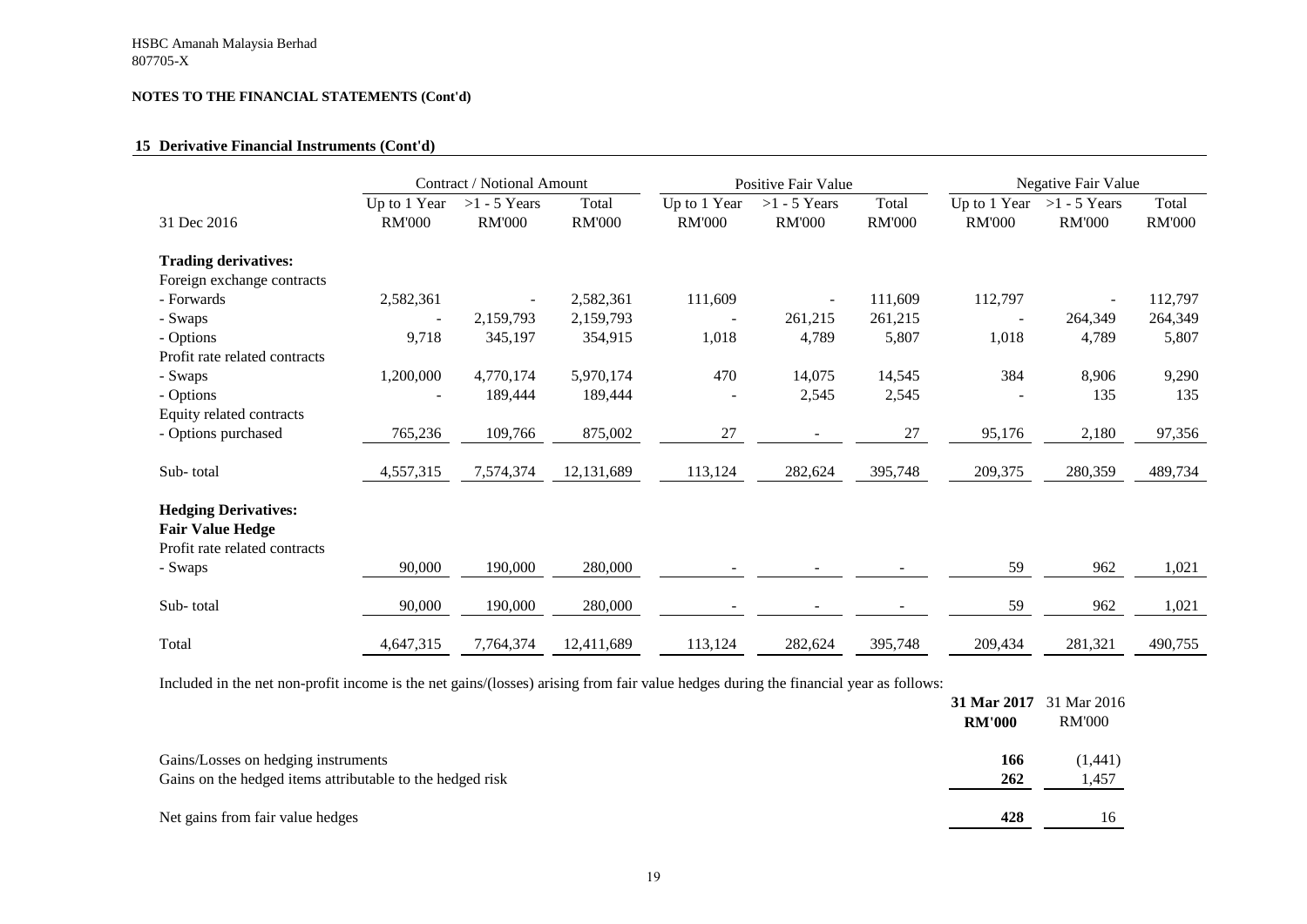### **16 Other Assets**

|                                 | 31 Mar 2017<br><b>RM'000</b> | 31 Dec 2016<br><b>RM'000</b> |
|---------------------------------|------------------------------|------------------------------|
| Income receivable               | 19,110                       | 12,972                       |
| Profit receivable               | 3,976                        | 6,059                        |
| Prepayments                     | 26                           | 72                           |
| Amount due from holding company | 244                          | 45,132                       |
| Other receivables               | 9,440                        | 15,806                       |
|                                 | 32,796                       | 80,041                       |

## **17 Statutory deposits with Bank Negara Malaysia**

The non-profit bearing statutory deposits are maintained with Bank Negara Malaysia in compliance with Section 26(2)c and 26(3) of the Central Bank of Malaysia Act 2009, the amounts of which are determined at set percentages of total eligible liabilities.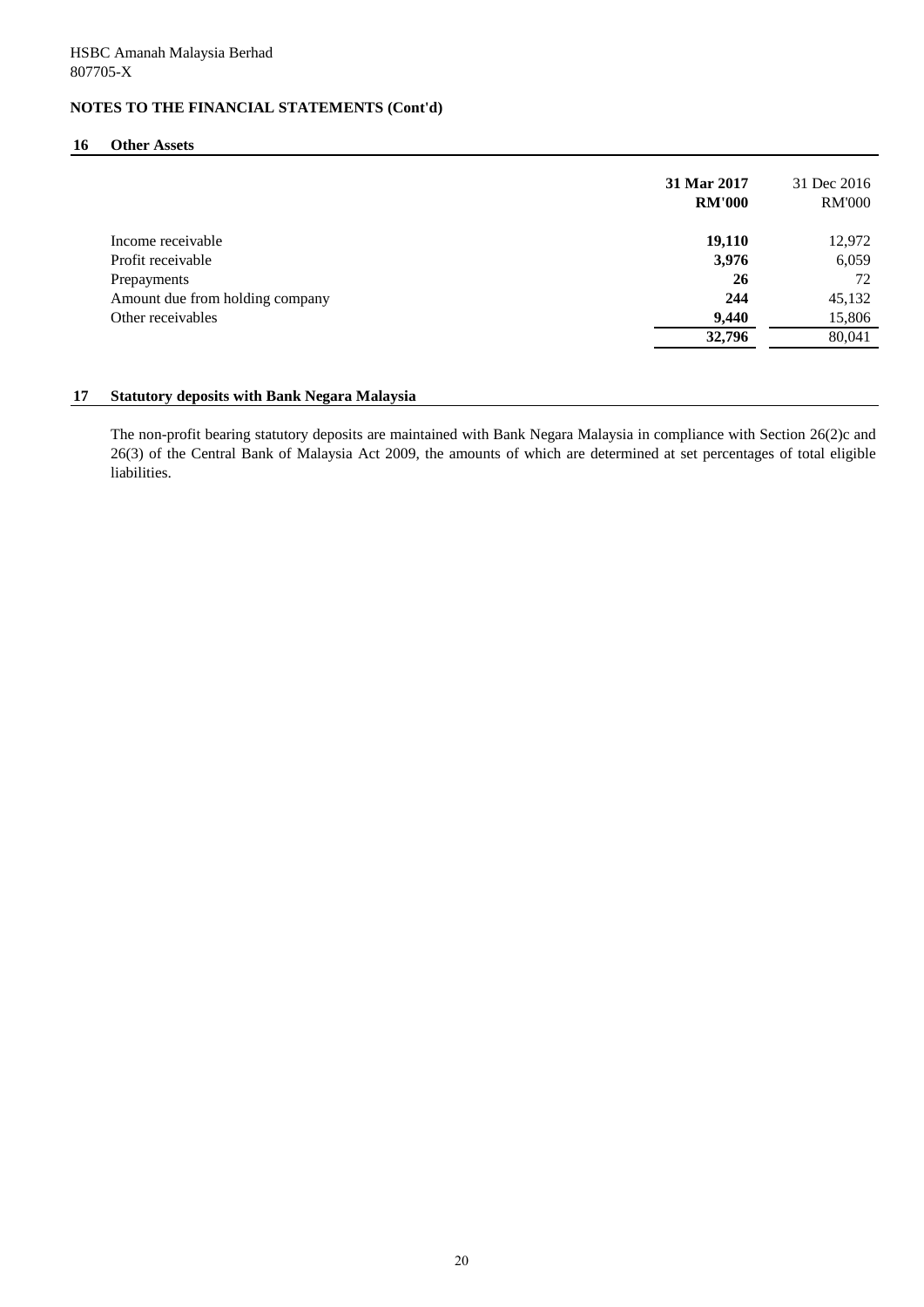## **18 Deposits From Customers**

## **(i) By type of deposit**

| At amortised cost                                                      | 31 Mar 2017<br><b>RM'000</b> | 31 Dec 2016<br><b>RM'000</b> |
|------------------------------------------------------------------------|------------------------------|------------------------------|
| Non-Mudharabah Fund                                                    |                              |                              |
| Demand deposits                                                        |                              |                              |
| - Wadiah                                                               | 2,185,028                    | 1,902,318                    |
| Savings deposits                                                       |                              |                              |
| - Wadiah                                                               | 1,685,507                    | 1,627,182                    |
| Fixed return investment deposits                                       |                              |                              |
| - Murabahah                                                            | 4,942,211                    | 5,007,808                    |
| - Qard                                                                 | 20,510                       | 129,452                      |
| Islamic repurchase agreements                                          |                              |                              |
| - Bai Al-Inah                                                          | 72,627                       | 59,783                       |
|                                                                        | 8,905,883                    | 8,726,543                    |
|                                                                        |                              |                              |
| The maturity structure of term deposits is as follows:                 |                              |                              |
|                                                                        | 31 Mar 2017                  | 31 Dec 2016                  |
|                                                                        | <b>RM'000</b>                | <b>RM'000</b>                |
|                                                                        |                              |                              |
| Due within six months                                                  | 4,191,047                    | 4,376,774                    |
| More than six months to one year                                       | 738,378                      | 735,158                      |
| More than one year to three years                                      | 24,661                       | 19,710                       |
| More than three years to five years                                    | 8,635                        | 5,618                        |
|                                                                        |                              |                              |
|                                                                        | 4,962,721                    | 5,137,260                    |
|                                                                        |                              |                              |
| (ii) By type of customer                                               |                              |                              |
|                                                                        | 31 Mar 2017                  | 31 Dec 2016                  |
|                                                                        | <b>RM'000</b>                | <b>RM'000</b>                |
| Government and statutory bodies                                        | 7,471                        | 6,429                        |
| Business enterprises                                                   | 2,179,981                    | 2,026,165                    |
| Individuals                                                            | 4,527,293                    | 4,583,883                    |
| Others                                                                 | 2,191,138                    | 2,110,066                    |
|                                                                        |                              |                              |
|                                                                        | 8,905,883                    | 8,726,543                    |
| 19 Deposits and Placements from Banks and Other Financial Institutions |                              |                              |
|                                                                        |                              |                              |
|                                                                        | 31 Mar 2017                  | 31 Dec 2016                  |
|                                                                        | <b>RM'000</b>                | <b>RM'000</b>                |
| Non-Mudharabah Fund                                                    |                              |                              |
| Licensed banks                                                         | 2,407,287                    | 1,923,186                    |
| Bank Negara Malaysia                                                   | 36,373                       | 28,416                       |
|                                                                        |                              |                              |
|                                                                        | 2,443,660                    | 1,951,602                    |

Included in deposits and placements from banks and other financial institutions are placements from the Bank's parent company, HSBC Bank Malaysia Berhad, of RM2.4 billion (31 Dec 2016: RM1.9 billion).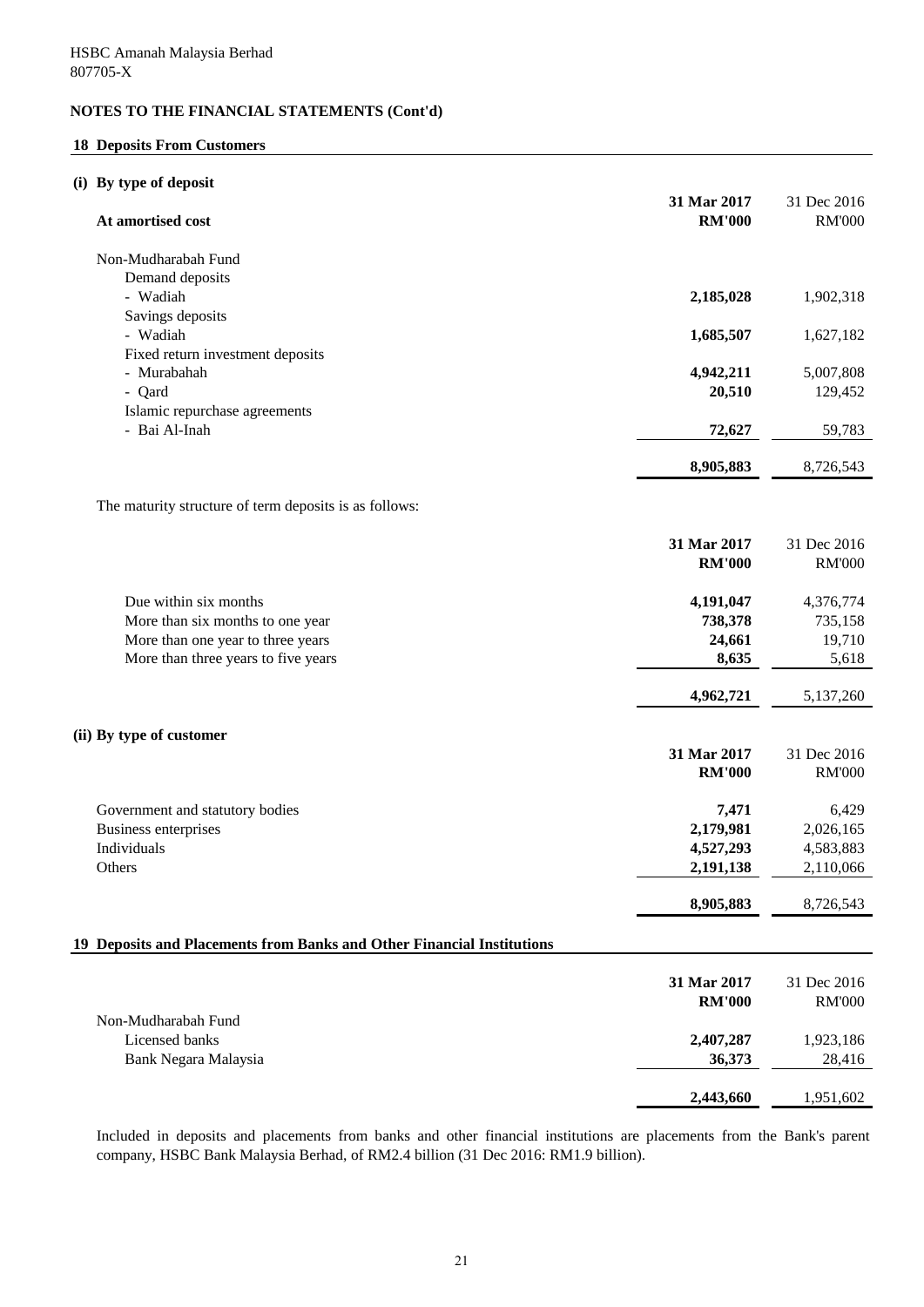## **20 Other Liabilities**

|                                    | <b>Note</b> | 31 Mar 2017<br><b>RM'000</b> | 31 Dec 2016<br><b>RM'000</b> |
|------------------------------------|-------------|------------------------------|------------------------------|
| At amortised cost                  |             |                              |                              |
| Amounts due to holding company     |             | 51,243                       | 36,472                       |
| Profit payable                     |             |                              |                              |
| Structured products                |             | 3,571                        | 4,182                        |
| Others                             |             | 51,213                       | 61,262                       |
| Deferred income                    |             | 11,625                       | 11,286                       |
| Marginal deposit                   |             | 21,960                       | 22,761                       |
| Accrued expenses                   |             | 23,316                       | 26,235                       |
| Other creditors                    | (a)         | 75,989                       | 53,528                       |
|                                    |             | 238,917                      | 215,726                      |
| At fair value                      |             |                              |                              |
| Structured products, at fair value |             |                              |                              |
| Wakalah with Commodity Wa'ad       | (b)         | 866,619                      | 969,409                      |
|                                    |             |                              |                              |
|                                    |             | 1,105,536                    | 1,185,135                    |

Structured products are measured at fair value over the life of the instruments. Structured products are deposits with embedded derivatives, of which both profit paid and fair valuation on the structured products are recorded in other operating income, as per accounting policy in Note 3(h), and respective fair value on trading liabilities is shown in Note 5(b) in the audited financial statements of the Bank for the financial year ended 31 December 2016.

#### (a) Other creditors and accruals

Included in other creditors and accruals is excess compensation balance and profit earned from inadvertent Shariah non-compliant activities. The contribution was distributed to the Non-Governmental Organisations approved by the Shariah Committee during the financial period/year.

### **Source and use of charity funds**

|                                                            | 31 Mar 2017   | 31 Dec 2016   |
|------------------------------------------------------------|---------------|---------------|
|                                                            | <b>RM'000</b> | <b>RM'000</b> |
| Source of charity funds                                    |               |               |
| Balance at 1 January                                       | 4             | 70            |
| Shariah non-compliant income for the financial period/year | 5             | 114           |
| Use of charity funds                                       |               |               |
| Contribution to non-profit organisations                   |               | (93)          |
| Tax expense on Shariah non-compliant income                |               | (87)          |
| Balance at 31 March/31 December                            | 9             | 4             |
| (b) Movement in structured products                        |               |               |
|                                                            | 31 Mar 2017   | 31 Dec 2016   |
|                                                            | <b>RM'000</b> | <b>RM'000</b> |
| Balance at 1 January                                       | 969,409       | 1,268,657     |
| New placement during the financial period/year             |               | 239,166       |
| Redemption during the financial period/year                | (141,611)     | (605, 818)    |
| Fair value mark-to-market                                  | 38,821        | 67,404        |
| Balance at 31 March/31 December                            | 866,619       | 969,409       |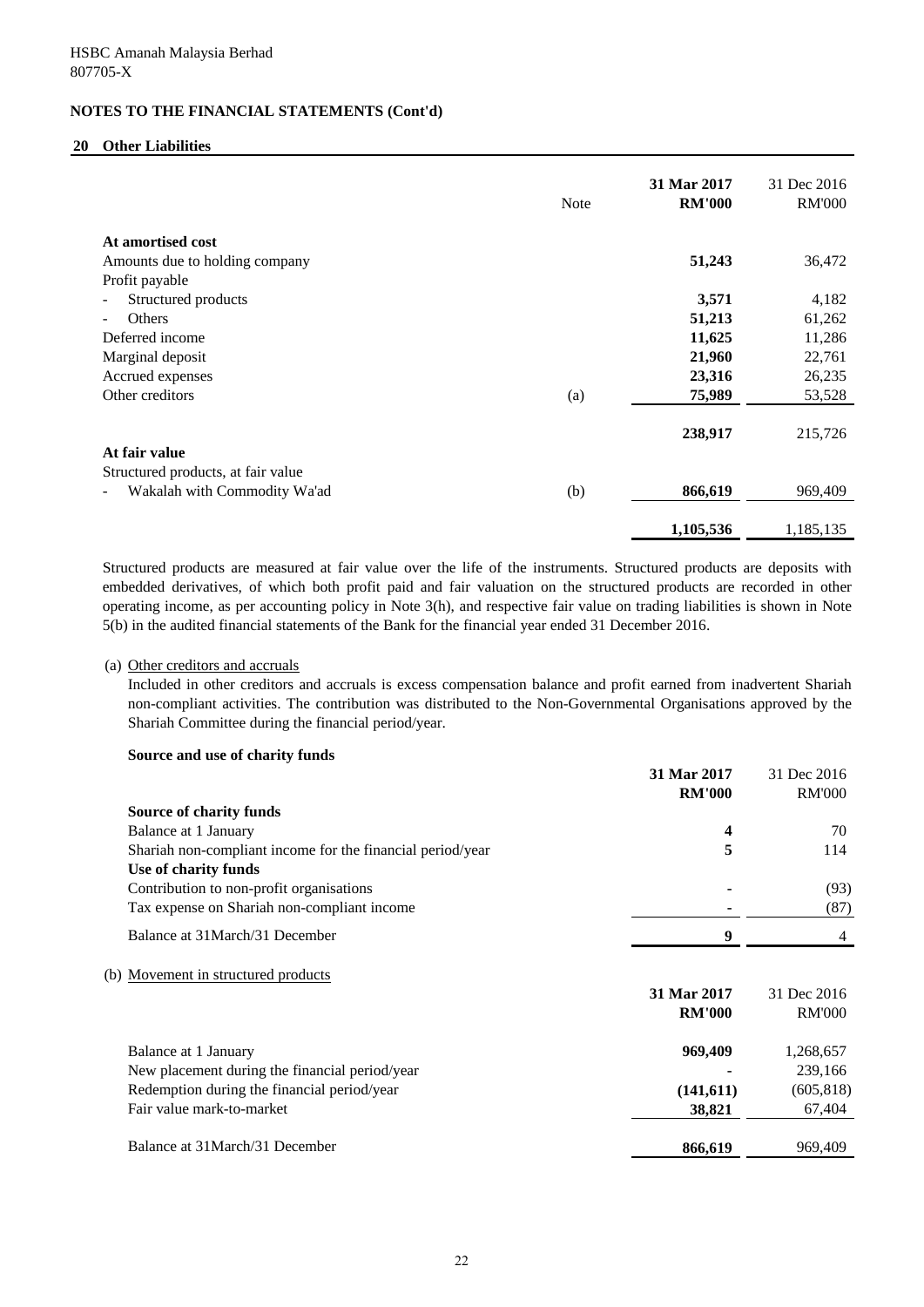## **21 Multi-Currency Sukuk Programme**

| 31 Mar 2017                                        | 31 Dec 2016   |
|----------------------------------------------------|---------------|
| <b>RM'000</b>                                      | <b>RM'000</b> |
| 1,755,017<br>Multi-Currency Sukuk Programme (MCSP) | 1,756,001     |

The Bank issued the following series of 5-year unsecured Sukuk under its RM3 billion MCSP.

|                              | <b>Nominal</b> |              |                 | <b>Carrying Value</b> |               |
|------------------------------|----------------|--------------|-----------------|-----------------------|---------------|
|                              | <b>Value</b>   | <b>Issue</b> | <b>Maturity</b> | 31 Mar 2017           | 31 Dec 2016   |
| Issuance under MCSP          | <b>RM'000</b>  | Date         | Date            | <b>RM'000</b>         | <b>RM'000</b> |
| At amortised cost            |                |              |                 |                       |               |
| 1st series at amortised cost | 500,000        | 28 Sept 2012 | 28 Sept 2017    | 500,000               | 500,000       |
| At fair value                |                |              |                 |                       |               |
| 2nd series                   | 500,000        | 16 Oct 2014  | 16 Oct 2019     | 502,248               | 502,835       |
| 3rd series                   | 750,000        | 27 Mar 2015  | 27 Mar 2020     | 752,769               | 753,166       |
|                              | 1,250,000      |              |                 | 1,255,017             | 1,256,001     |
|                              | 1,750,000      |              |                 | 1,755,017             | 1,756,001     |

## Movement in MCSP

|                                                                       | 2nd series    |               | 3rd series                   |                              |
|-----------------------------------------------------------------------|---------------|---------------|------------------------------|------------------------------|
|                                                                       | 31 Mar 2017   | 31 Dec 2016   | 31 Mar 2017                  | 31 Dec 2016                  |
|                                                                       | <b>RM'000</b> | <b>RM'000</b> | <b>RM'000</b>                | <b>RM'000</b>                |
| Balance at 1 January                                                  | 502,835       | 500,641       | 753,166                      | 749,182                      |
| Change in fair value other than from own credit risk                  | (310)         | 4,282         | (429)                        | 7,565                        |
| Change in fair value from own credit risk                             | (277)         | (2,088)       | 32                           | (3,581)                      |
| Balance at 31 March/31 December                                       | 502,248       | 502,835       | 752,769                      | 753,166                      |
|                                                                       |               |               | 31 Mar 2017<br><b>RM'000</b> | 31 Dec 2016<br><b>RM'000</b> |
| The cumulative change in fair value due to changes in own credit risk |               |               | (245)                        | (5,669)                      |
|                                                                       |               |               |                              |                              |

## **22 Subordinated Commodity Murabahah Financing**

|                                                                  | 31 Mar 2017<br><b>RM'000</b> | 31 Dec 2016<br><b>RM'000</b> |
|------------------------------------------------------------------|------------------------------|------------------------------|
| Subordinated Commodity Murabahah Financing, at amortised costs   |                              |                              |
| First tranche issued on 25 June 2014<br>$\overline{\phantom{a}}$ | 343,614                      | 348,508                      |
| Second tranche issued on 30 June 2015<br>٠                       | 293,575                      | 297,757                      |
|                                                                  | 637.189                      | 646,265                      |

The unsecured Subordinated Commodity Murabahah financing comprise of two tranches of Basel III compliant Tier 2 subordinated financing of USD equivalent of RM250 million each from the Bank's immediate holding company, HSBC Bank Malaysia Berhad (HBMY). The tenor for both the Subordinated Commodity Murabahah financing is 10 years from the utilisation date with profit payable quarterly in arrears.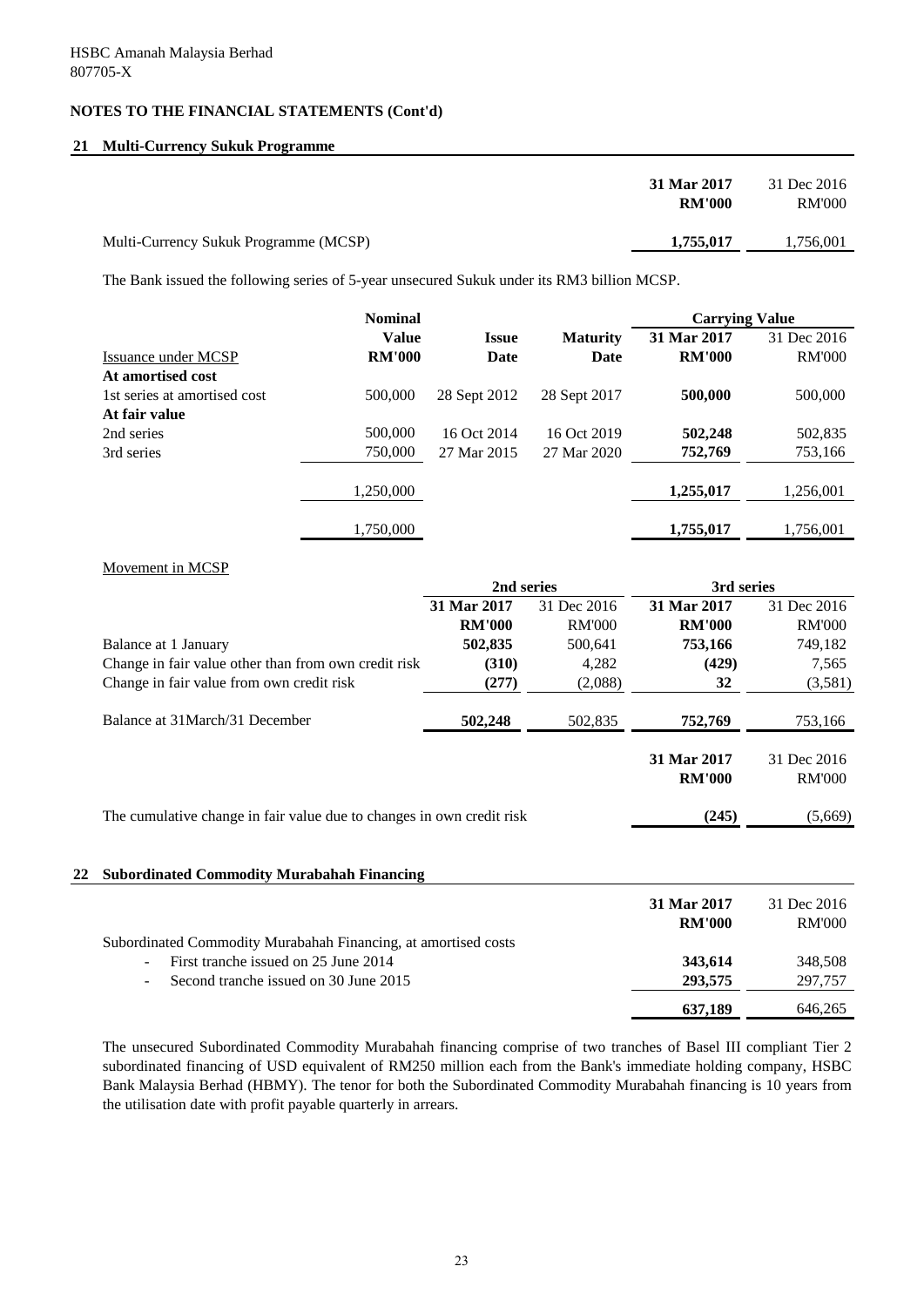# **23 Income Derived from Investment of Depositors' Funds and Others**

|                                                                   | 31 Mar 2017<br><b>RM'000</b> | 31 Mar 2016<br><b>RM'000</b> |
|-------------------------------------------------------------------|------------------------------|------------------------------|
| Income derived from investment of:                                |                              |                              |
| (i) general investment deposits                                   | 102,571                      | 115,299                      |
| (ii) specific investment deposits                                 | 8,430                        | 7,733                        |
| (iii) others                                                      | 54,465                       | 55,418                       |
|                                                                   | 165,466                      | 178,450                      |
| (i) Income derived from investment of general investment deposits |                              |                              |
| Finance income:                                                   |                              |                              |
| Financing and advances                                            |                              |                              |
| - Profit earned other than recoveries from                        |                              |                              |
| impaired financing                                                | 84,043                       | 87,280                       |
| - Recoveries from impaired financing                              | 2,737                        | 2,554                        |
| Financial investments available-for-sale                          | 7,972                        | 8,965                        |
| Money at call and deposit with financial institutions             | 5,893                        | 18,648                       |
|                                                                   | 100,645                      | 117,447                      |
| Other operating income                                            |                              |                              |
| Realised gains from dealing in foreign currency                   | 5,778                        | 1,748                        |
| Unrealised (losses)/gains from dealing in foreign currency        | (1, 168)                     | 653                          |
| Gains from sale of financial assets held-for-trading              |                              |                              |
| and other financial instruments                                   |                              | 605                          |
| Unrealised (losses)/gains from revaluation of financial           |                              |                              |
| assets held-for-trading                                           | (326)                        | 61                           |
| Net profit paid for financial assets held-for-trading             |                              |                              |
| and other financial instruments                                   | (4,598)                      | (7,083)                      |
| Realised gains from trading in derivatives                        | 166                          | 305                          |
| Unrealised gains from trading in derivatives                      | 1,824                        | 1,553                        |
| Other gains                                                       | 250                          | 10                           |
|                                                                   | 1,926                        | (2, 148)                     |
|                                                                   | 102,571                      | 115,299                      |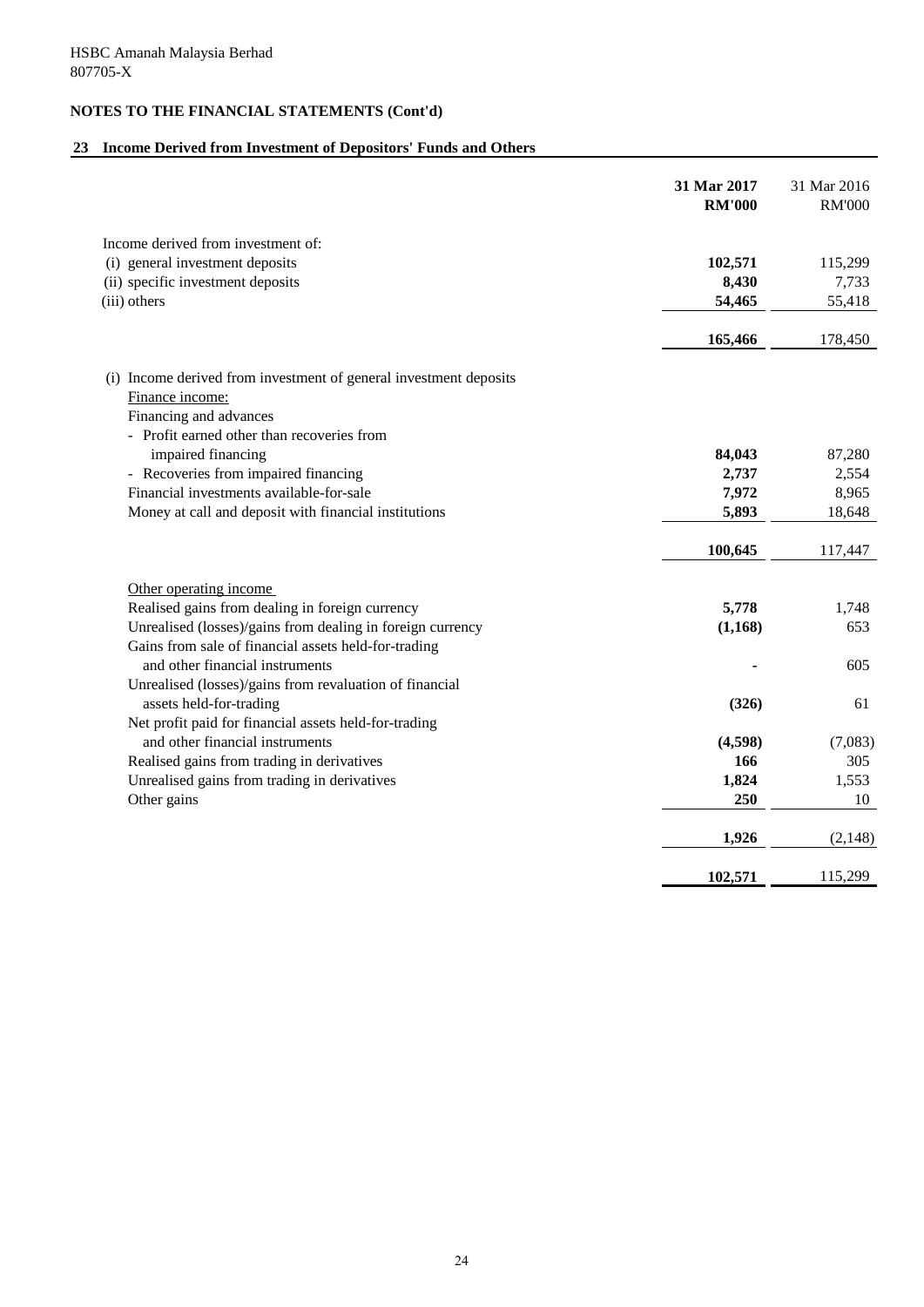# **23 Income Derived from Investment of Depositors' Funds and Others (Cont'd)**

|                                                                                                                                           | 31 Mar 2017<br><b>RM'000</b> | 31 Mar 2016<br><b>RM'000</b> |
|-------------------------------------------------------------------------------------------------------------------------------------------|------------------------------|------------------------------|
| (ii) Income derived from investment of specific investment deposits                                                                       |                              |                              |
| Finance income:                                                                                                                           |                              |                              |
| Financing and advances                                                                                                                    |                              |                              |
| - Profit earned other than recoveries from                                                                                                |                              |                              |
| impaired financing                                                                                                                        | 8,307                        | 6,734                        |
|                                                                                                                                           | 8,307                        | 6,734                        |
| Other operating income                                                                                                                    |                              |                              |
| Fees and commission                                                                                                                       | 156                          | 296                          |
| Realised (losses)/gains from dealing in foreign currency                                                                                  | (33)                         | 635                          |
| Unrealised gains from dealing in foreign currency                                                                                         |                              | 68                           |
|                                                                                                                                           | 123                          | 999                          |
|                                                                                                                                           | 8,430                        | 7,733                        |
| The above fees and commissions were derived from the following major contributors:                                                        |                              |                              |
| Guarantee fees                                                                                                                            | 618                          | 158                          |
| Service charges and fees                                                                                                                  | 156                          | 137                          |
| (iii) Income derived from investment of others<br>Finance income:<br>Financing and advances<br>- Profit earned other than recoveries from |                              |                              |
| impaired financing                                                                                                                        | 44,627                       | 41,950                       |
| - Recoveries from impaired financing                                                                                                      | 1,453                        | 1,228                        |
| Financial investments available-for-sale                                                                                                  | 4,233                        | 4,309                        |
| Money at call and deposit with financial institutions                                                                                     | 3,129                        | 8,963                        |
|                                                                                                                                           | 53,442                       | 56,450                       |
| Other operating income                                                                                                                    |                              |                              |
| Realised gains from dealing in foreign currency                                                                                           | 3,068                        | 840                          |
| Unrealised (losses)/gains from dealing in foreign currency                                                                                | (620)                        | 314                          |
| Gains from sale of financial assets held-for-trading<br>and other financial instruments                                                   |                              | 291                          |
| Unrealised (losses)/gains from revaluation of financial                                                                                   |                              |                              |
| assets held-for-trading                                                                                                                   | (173)                        | 29                           |
| Net profit paid from financial assets held-for-trading                                                                                    |                              |                              |
| and other financial instruments                                                                                                           | (2, 442)                     | (3,404)                      |
| Realised gains from trading in derivatives                                                                                                | 88                           | 146                          |
| Unrealised gains from trading in derivatives<br>Other gains                                                                               | 969<br>133                   | 747<br>5                     |
|                                                                                                                                           |                              |                              |
|                                                                                                                                           | 1,023                        | (1,032)                      |
|                                                                                                                                           | 54,465                       | 55,418                       |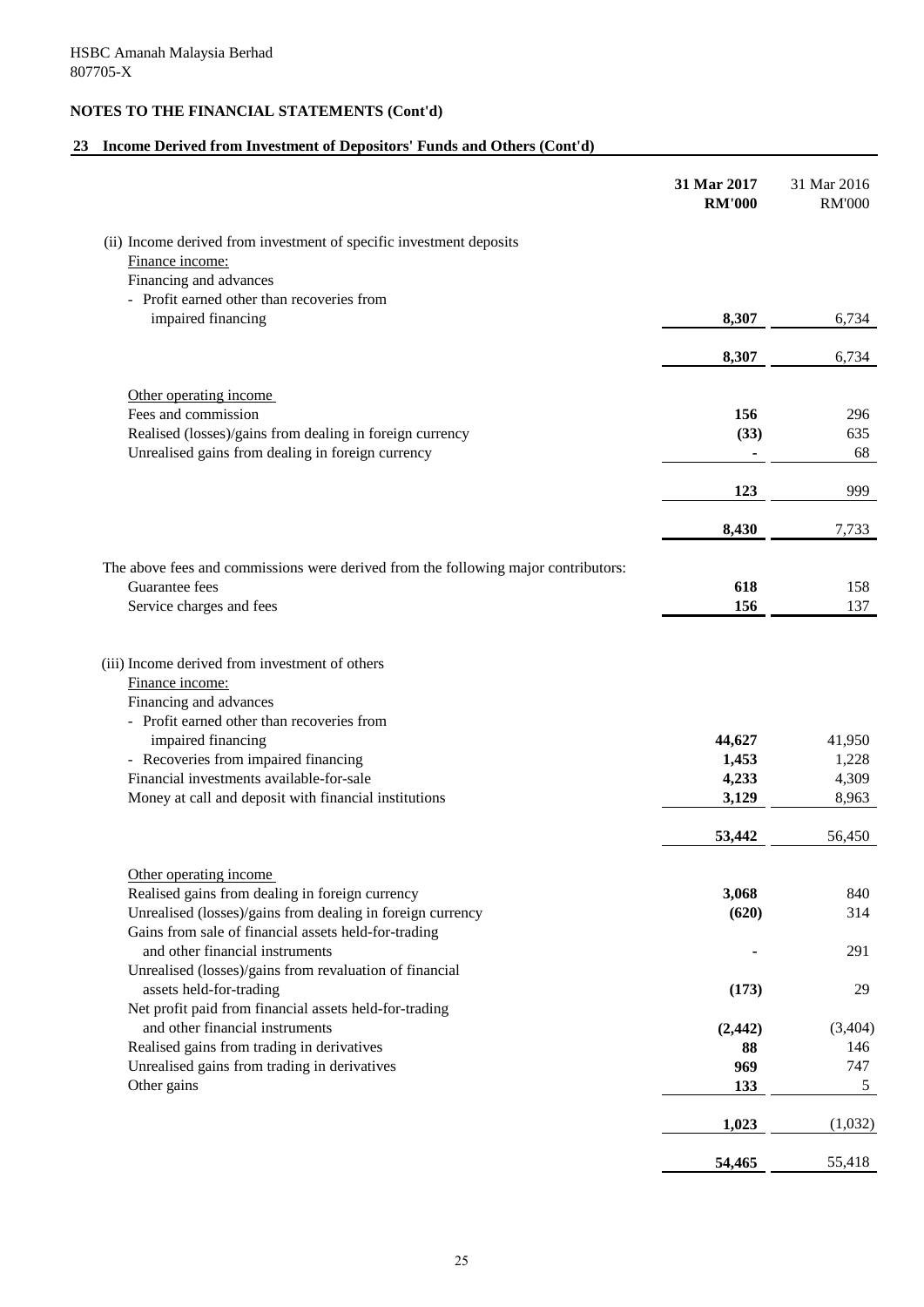# **24 Income Derived from Investment of Shareholder's Funds**

|                                                                                    | 31 Mar 2017<br><b>RM'000</b> | 31 Mar 2016<br><b>RM'000</b> |
|------------------------------------------------------------------------------------|------------------------------|------------------------------|
| Finance income:                                                                    |                              |                              |
| Financing and advances                                                             |                              |                              |
| - Profit earned other than recoveries from                                         |                              |                              |
| impaired financing                                                                 | 15,006                       | 12,829                       |
| - Recoveries from impaired financing                                               | 489                          | 375                          |
| Financial investments available-for-sale                                           | 1,423                        | 1,318                        |
| Money at call and deposit with financial institutions                              | 1,052                        | 2,741                        |
|                                                                                    | 17,970                       | 17,263                       |
| Other operating income                                                             |                              |                              |
| Fees and commission                                                                | 15,706                       | 14,308                       |
| Realised gains from dealing in foreign currency                                    | 1,032                        | 257                          |
| Unrealised (losses)/gains from dealing in foreign currency                         | (209)                        | 96                           |
| Gains from sale of financial assets held-for-trading                               |                              |                              |
| and other financial instruments                                                    |                              | 89                           |
| Unrealised (losses)/gains from revaluation of financial assets                     |                              |                              |
| held-for-trading                                                                   | (58)                         | 9                            |
| Net profit paid from financial assets held-for-trading                             |                              |                              |
| and other financial instruments                                                    | (821)                        | (1,041)                      |
| Realised gains from trading in derivatives                                         | 30                           | 45                           |
| Unrealised gains from trading in derivatives                                       | 326                          | 228                          |
| Shared-service fees from holding company                                           | 736                          | 813                          |
| Net gains on disposal of financial assets                                          |                              |                              |
| available-for-sale                                                                 |                              | 3,055                        |
| Net (losses)/gains on financial instruments designated                             |                              |                              |
| at fair value through profit or losses                                             | (200)                        | 8,974                        |
| Other income                                                                       | 68                           | 29                           |
|                                                                                    | 16,610                       | 26,862                       |
|                                                                                    |                              |                              |
|                                                                                    | 34,580                       | 44,125                       |
| The above fees and commissions were derived from the following major contributors: |                              |                              |
| Service charges and fees                                                           | 4,764                        | 5,647                        |
| Cards                                                                              | 7,838                        | 7,872                        |
| Agency fees                                                                        | 2,116                        | 1,715                        |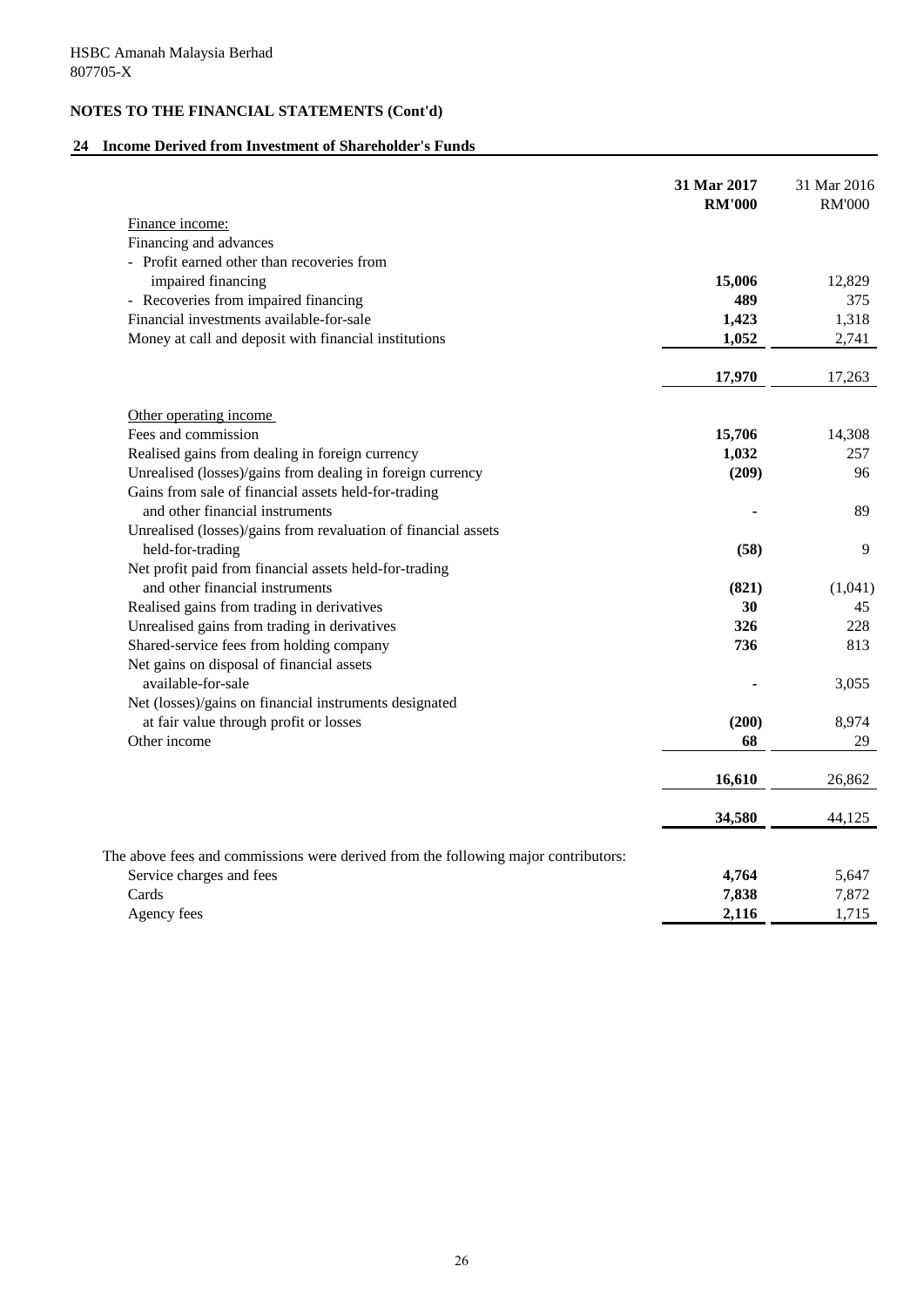# **25 Impairment Losses on Financing**

|    |                                            | 31 Mar 2017<br><b>RM'000</b> | 31 Mar 2016<br><b>RM'000</b> |
|----|--------------------------------------------|------------------------------|------------------------------|
|    | Impairment charges on financing:           |                              |                              |
|    | (a) Individual impairment                  |                              |                              |
|    | - Made during the financial period         | 19,347                       | 9,940                        |
|    | - Written back during the financial period | (9, 335)                     | (8,703)                      |
|    | (b) Collective impairment                  |                              |                              |
|    | - Made during the financial period         | 43,136                       | 78,865                       |
|    | - Written back during the financial period | (7, 155)                     | (26,091)                     |
|    | Impaired financing                         |                              |                              |
|    | - Recovered during the period              | (8, 332)                     | (7,249)                      |
|    | - Written back during the financial period | 1,479                        | 1,126                        |
|    |                                            |                              |                              |
|    |                                            | 39,140                       | 47,888                       |
|    |                                            |                              |                              |
| 26 | <b>Income Attributable to Depositors</b>   |                              |                              |
|    |                                            | 31 Mar 2017                  | 31 Mar 2016                  |
|    |                                            | <b>RM'000</b>                | <b>RM'000</b>                |
|    |                                            |                              |                              |
|    | Non-Mudharabah Fund                        |                              |                              |
|    | Deposits from customers<br>٠               | 44,616                       | 53,857                       |
|    | Deposits and placements of banks and other |                              |                              |
|    | financial institutions                     | 11,036                       | 20,057                       |

- **-** Others **22,070** 22,686
	- *M*  $\frac{77,722}{ }$  96,600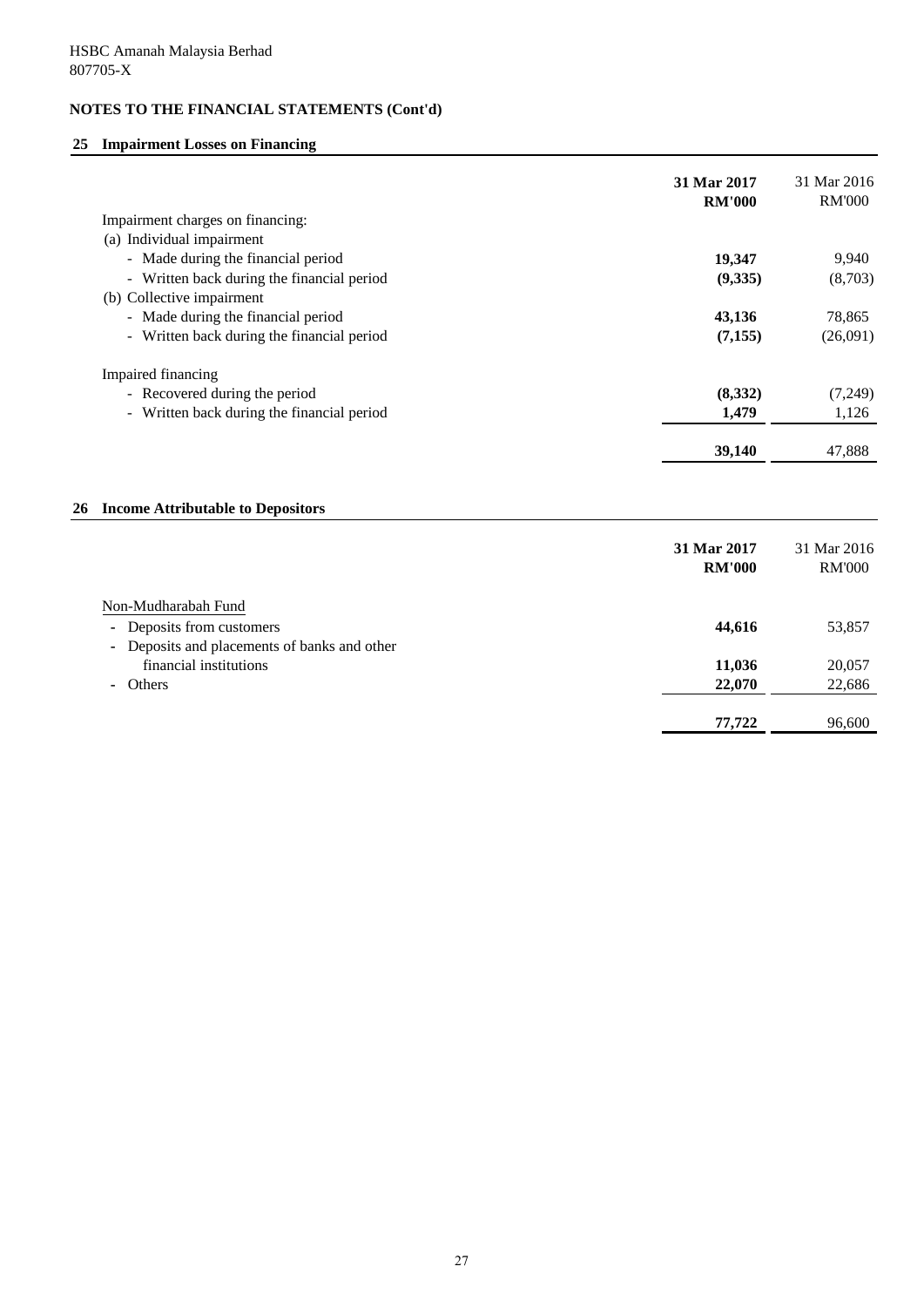# **27 Operating Expenses**

|                                               | 31 Mar 2017<br><b>RM'000</b> | 31 Mar 2016<br><b>RM'000</b> |
|-----------------------------------------------|------------------------------|------------------------------|
| Personnel expenses                            | 11,398                       | 8,369                        |
| Promotion and marketing related expenses      | 2,547                        | 3,704                        |
| Establishment related expenses                | 4,704                        | 5,022                        |
| General administrative expenses               | 41,651                       | 45,814                       |
|                                               | 60,300                       | 62,909                       |
| Personnel expenses                            |                              |                              |
| Salaries, allowances and bonuses              | 8,344                        | 7,056                        |
| <b>Employees Provident Fund contributions</b> | 1,446                        | 1,252                        |
| Other staff related costs                     | 1,608                        | 61                           |
|                                               | 11,398                       | 8,369                        |
|                                               |                              |                              |
| Promotion and marketing related expenses      | 2,547                        | 3,704                        |
| Establishment related expenses                |                              |                              |
| Depreciation of equipment                     | 1,124                        | 1,350                        |
| Information technology costs                  | 740                          | 693                          |
| Rental of premises                            | 1,933                        | 2,060                        |
| Others                                        | 907                          | 919                          |
|                                               | 4,704                        | 5,022                        |
|                                               |                              |                              |
| General administrative expenses               |                              |                              |
| Group recharges                               | 32,365                       | 36,467                       |
| Others                                        | 9,286                        | 9,347                        |
|                                               | 41,651                       | 45,814                       |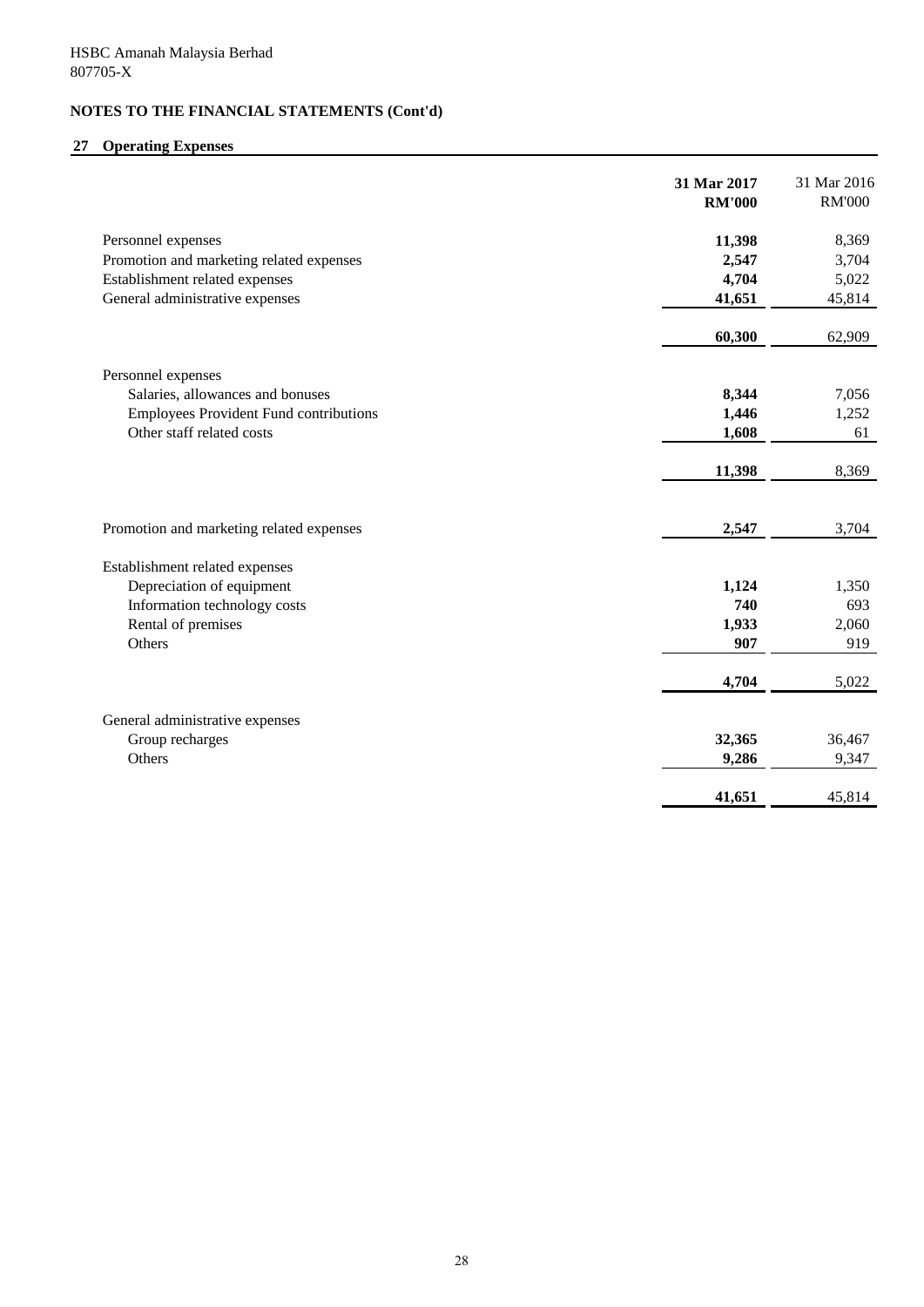# **28 Capital Adequacy**

|                                                                               | 31 Mar 2017   | 31 Dec 2016   |
|-------------------------------------------------------------------------------|---------------|---------------|
|                                                                               | <b>RM'000</b> | <b>RM'000</b> |
| Tier 1 capital                                                                |               |               |
| Paid-up ordinary share capital                                                | 660,000       | 50,000        |
| Share premium                                                                 |               | 610,000       |
| Retained profits                                                              | 783,295       | 783,296       |
| Other reserves                                                                | 77,672        | 75,789        |
| Regulatory adjustments                                                        | (40, 480)     | (46,978)      |
| Total Common Equity Tier 1 (CET1) and Tier 1 capital                          | 1,480,487     | 1,472,107     |
| Tier 2 capital                                                                |               |               |
| Subordinated Commodity Murabahah financing                                    | 637,189       | 646,265       |
| Collective impairment allowance (unimpaired portion) $\&$ regulatory reserves | 144,912       | 135,261       |
| Total Tier 2 capital                                                          | 782,101       | 781,526       |
| <b>Capital base</b>                                                           | 2,262,588     | 2,253,633     |
|                                                                               |               |               |
| <b>CET1</b> and Tier 1 Capital ratio                                          | 11.676%       | 12.553%       |
| <b>Total Capital ratio</b>                                                    | 17.844%       | 19.218%       |

The total capital and capital adequacy ratios have been computed based on the Standardised Approach in accordance with the Capital Adequacy Framework for Islamic Banks (CAFIB). The Bank has adopted the Standardised Approach for Credit Risk and Market Risk, and the Basic Indicator Approach for Operational Risk.

Breakdown of risk-weighted assets (RWA) in the various categories of risk weights:

|                                |                  | 31 Mar 2017   |               | 31 Dec 2016   |
|--------------------------------|------------------|---------------|---------------|---------------|
|                                | <b>Principal</b> | Risk-weighted | Principal     | Risk-weighted |
|                                | <b>RM'000</b>    | <b>RM'000</b> | <b>RM'000</b> | <b>RM'000</b> |
| Total RWA for credit risk      | 20,349,384       | 11,777,592    | 19,594,222    | 10,820,917    |
| Total RWA for market risk      |                  | 7,350         |               | 11,396        |
| Total RWA for operational risk |                  | 894.885       |               | 894,490       |
|                                | 20,349,384       | 12,679,827    | 19,594,222    | 11,726,803    |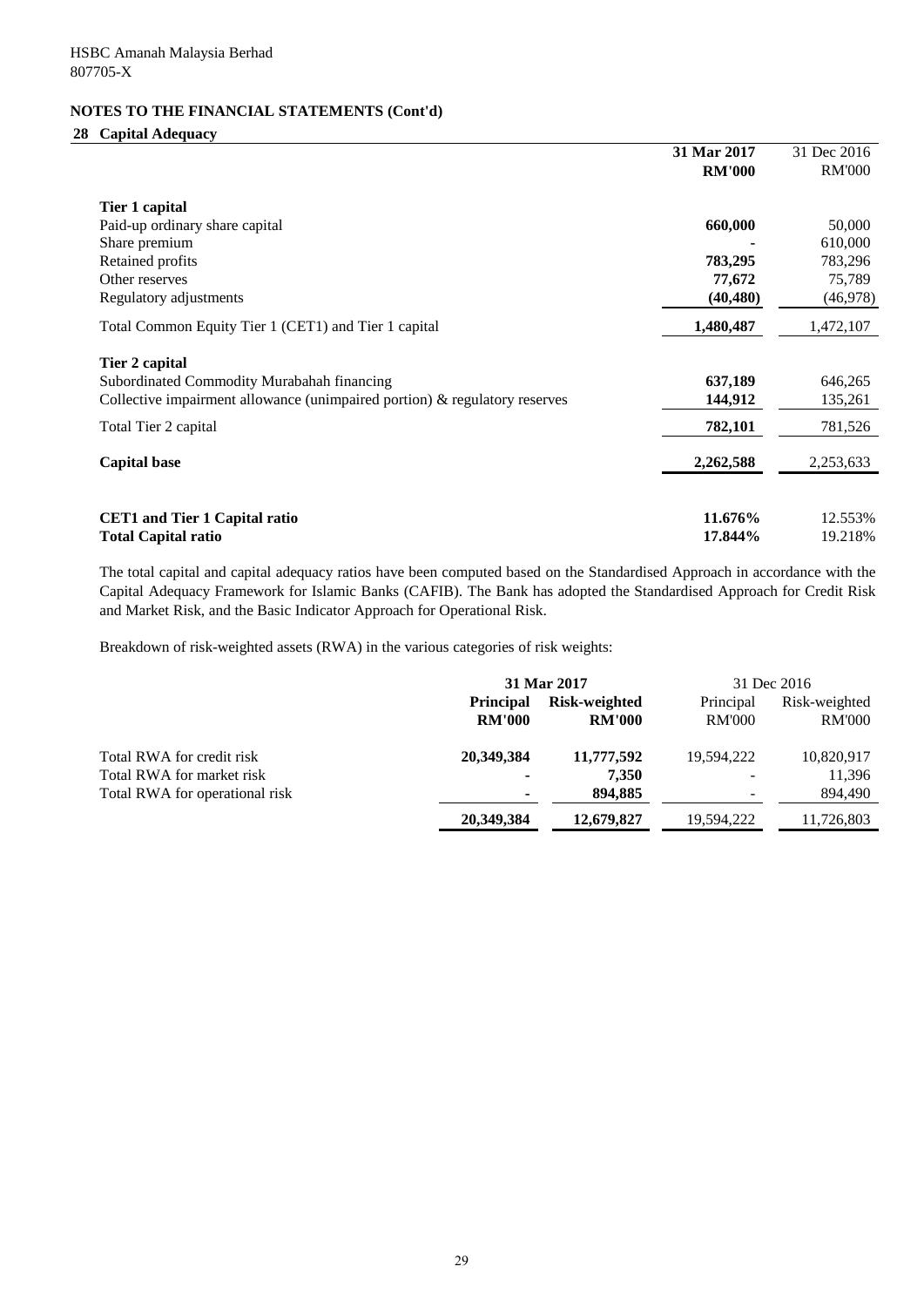## **29 Commitments and Contingencies**

The table below shows the contracts or underlying principal amounts, positive fair value of derivative contracts, credit equivalent amounts and risk weighted amounts of unmatured off-balance sheet transactions at the statement of financial position date. The underlying principal amounts indicate the volume of business outstanding and do not represent amounts at risk.

These commitments and contingencies are not secured over the assets of the Bank.

|                                                         | 31 Mar 2017   | 31 Dec 2016   |
|---------------------------------------------------------|---------------|---------------|
| <b>Principal amount</b>                                 | <b>RM'000</b> | <b>RM'000</b> |
| Direct credit substitutes                               | 572,095       | 535,818       |
| Transaction-related contingent items                    | 1,130,314     | 1,113,122     |
| Short-term self-liquidating trade-related contingencies | 59,301        | 111,027       |
| Irrevocable commitments to extend credit                |               |               |
| - Maturity not exceeding one year                       | 3,243,852     | 3,685,008     |
| - Maturity exceeding one year                           | 2,030,345     | 2,041,247     |
| Unutilised credit card lines                            | 2,455,715     | 2,251,942     |
| Equity related contracts                                |               |               |
| - Less than one year                                    | 636,031       | 765,236       |
| - One year to less than five years                      | 96,630        | 109,766       |
| Profit rate related contracts                           |               |               |
| - Less than one year                                    | 230,000       | 1,290,000     |
| - One year to less than five years                      | 5,059,415     | 5,149,618     |
| Foreign exchange related contracts                      |               |               |
| - Less than one year                                    | 3,919,977     | 2,592,079     |
| - One year to less than five years                      | 2,476,977     | 2,504,990     |
|                                                         | 21,910,652    | 22, 149, 853  |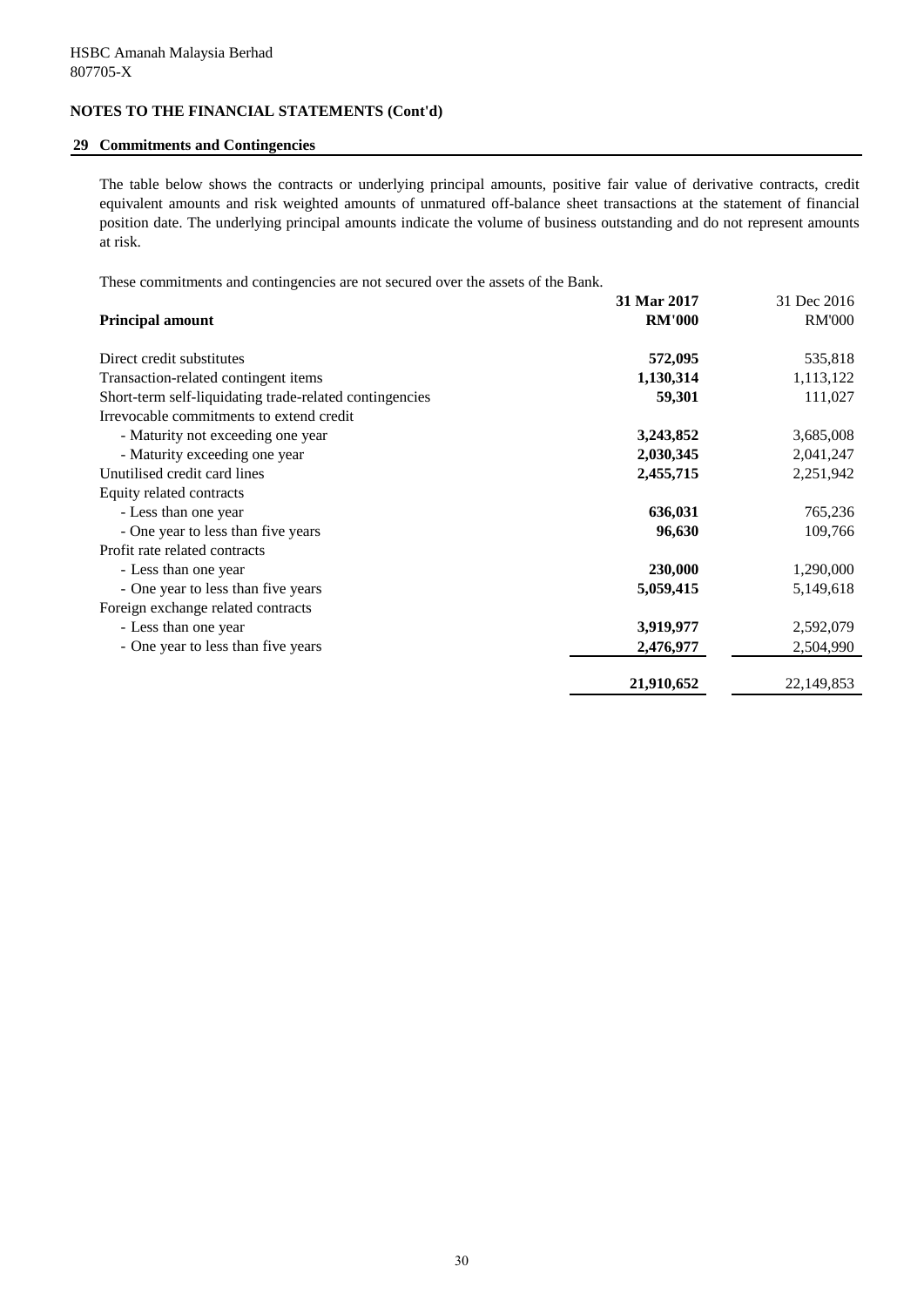### **30 Business Prospects**

Globally, the economy is projected to improve in 2017, underpinned by an expansion in domestic demand in the advanced and emerging market economies, boosted in part by expansionary fiscal policies in selected major economies. Nonetheless, there are several downside risks to global growth that are still prevalent. The risks include potential implications from the United States (US)' trade and economic policies and the impact of higher US interest rates. There are also uncertainties over the United Kingdom and European Union (EU) negotiations and geopolitical developments in the Middle East.

On home ground, the Malaysian economy is projected to register a sustained growth of 4.3% - 4.8% in 2017 (2016: 4.2%), considering the recovery in global commodity prices.

Domestic demand will continue to be the main driver of growth, supported primarily by private sector spending. Overall, while domestic conditions remain resilient, uncertainties in the external environment may pose downside risks to Malaysia's growth prospects. Although Bank Negara Malaysia (BNM)'s foreign exchange market stabilisation measures had seen improvement in balancing the Ringgit's supply and demand, the Ringgit, which depreciated against most major and regional currencies in 2016, will continue to face hurdles from the US Dollar's strength which is backed by the US Federal Reserve (Fed)'s future rate hikes.

In addition, to ensure continuous domestic financial stability supported by healthy business activities, BNM continued to keep the Overnight Policy Rate (OPR) of 3.00% unchanged since July 2016. Headline inflation is projected to average higher in the range of 3.0% - 4.0% in 2017 (2016: 2.1%), given the prospect of fuel price adjustments, the spill over effect of the Ringgit's depreciation which increased the cost of imported goods and services, and other cost related pressures.

As for the banking sector, challenges facing the industry include moderate loans growth, competition for deposits, weak capital market activities, potential rising credit costs, escalation of costs of doing business and compliance costs. Margin compression will continue given heightened competition within the banking industry. The expansion of domestic Islamic financing continued to surpass conventional banking loans in 2016 where strong regulatory backing and industry innovation have led to the considerable growth traction in recent years. Separately, the global Sukuk market also witnessed a rebound in 2016 after three consecutive years of decline, with Malaysia continuing to be the main driver.

Despite the challenges above, the increasing commitment towards the ASEAN Economic Community (AEC) amongst its members may fuel greater intra-ASEAN trade and investments flows. Usage of Renminbi for trade settlement may see a wider acceptance by both Malaysia and China corporates. Foreign direct investment from China is expected to increase in 2017 which may cushion the negative impact of lower international trade volumes on the Malaysia economy. Inbound China investments are predominantly in infrastructure projects which lead to foreign exchange business opportunities.

For 2017, the Bank will continue to capitalise on infrastructure related opportunities, especially arising from the Belt and Road Initiative where the focus is to capture opportunities along the entire supply chain as Chinese investment into Malaysia infrastructure is expected to be a key driver of growth. The Bank will also focus on expanding our customer base and loan growth opportunities to increase market share as the Group continues to improve on its network to serve its targeted customers.